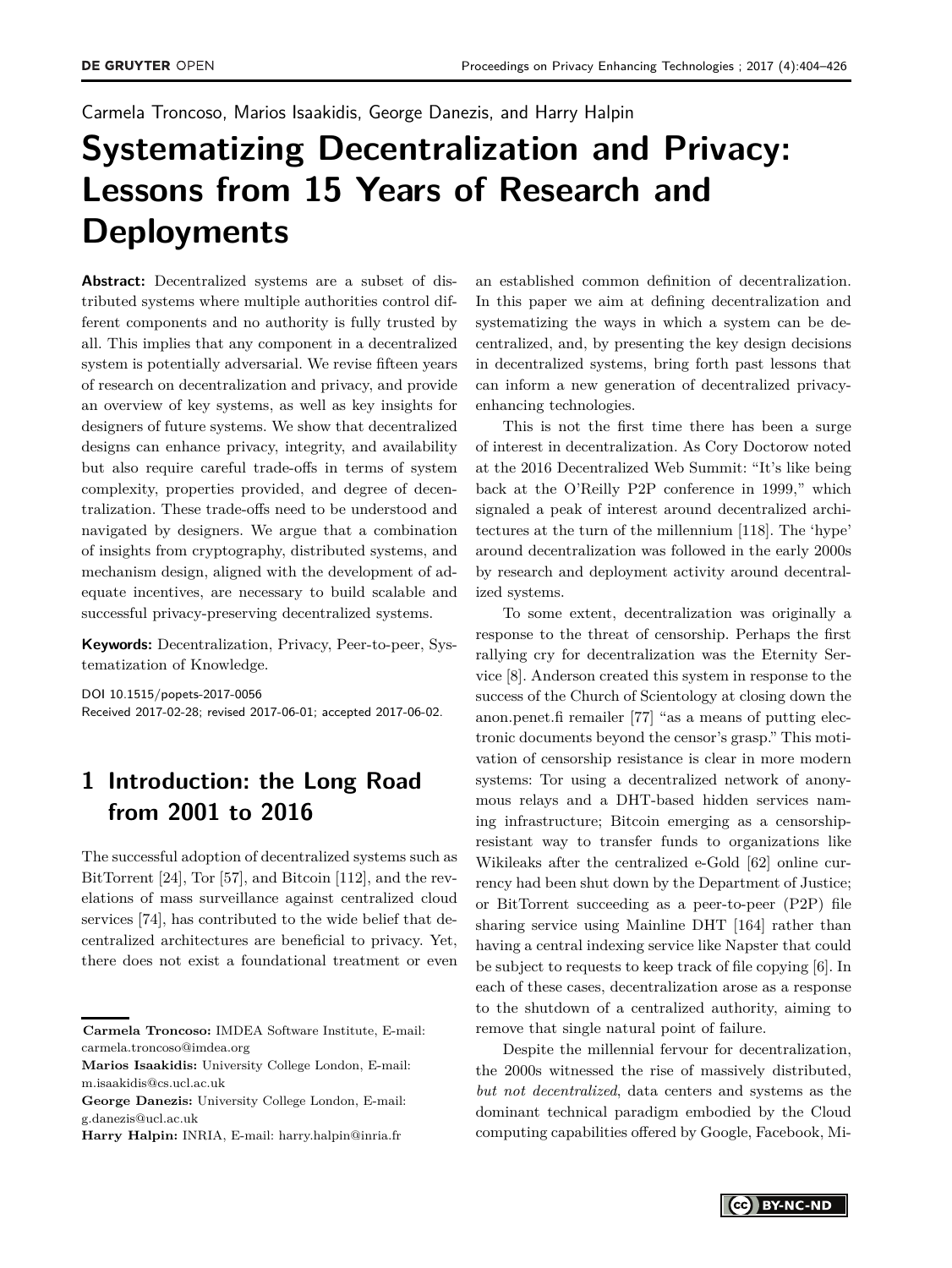crosoft, and others. Eventually, users were diverted away from software running locally on their machines, which essentially is a form of decentralization, towards cloud applications that enabled an unprecedented aggregation of user data by the providers. Snowden's revelations in 2013 on mass surveillance programs leveraging the centralized nature of these services gave credence to longstanding privacy concerns brought about by the rise and popularity of centralized services.

The desire to preserve privacy, liberty, and the autonomous control of infrastructure and services have led to a call to "re-decentralize" the Internet [\[128,](#page-21-0) [179\]](#page-22-2). As a result, in the 2010s we are observing an upsurge of alternatives to centralized infrastructures and services, although most alternatives to Cloud-based applications are still under development.

It is important for system designers to neither be nostalgic about past systems nor fatalistic about future ones. Today's networking and computing environments are vastly different from those in 2000: Smart-phones have placed a powerful computer in people's pockets; users are usually connected to the Internet over fast connections without time or bandwidth caps; clients, such as web browsers, are now mature end-used platforms with P2P communications enabled and cryptographic capabilities; and mobile code, in the form of Javascript, is ubiquitous.

Even though the design space for modern decentralized systems is less restricted than in the past, fundamental challenges remain. Our key objective is to support future work on decentralized privacy systems by systematizing the past 15 years of research, between O'Reilly's publication of "Peer-to-Peer: Harnessing the Power of Disruptive Technologies" [\[118\]](#page-20-1) in 2001, and 2016. We aim at highlighting key findings in classic designs, and also the important problems faced by designers of past systems, so as to inform the choices made by engineers pursuing decentralization today.

# **2 Epistemology**

**Scope.** There is a wide use of the term 'decentralized'. In this paper, we restrict ourselves to discussing systems that support privacy properties using decentralized architectures. We draw a distinction between *decentralized* and *distributed* architectures, as follows:

**Distributed system**: *A system with multiple components that have their behavior co-ordinated via message passing. These components are usually spatially sepa-* *rated and communicate using a network, and may be managed by a single root of trust or authority.* Distribution is beneficial to support robustness against single component failure, scalability beyond what a single component could handle, high-availability and lowlatency under distributed loads, and ecological diversity to prevent systemic failures. Developments led by Google, ranging from BigTable [\[35\]](#page-18-1) to MapReduce [\[49\]](#page-18-2) are good examples of distributed systems.

**Decentralized system**: *A distributed system in which multiple authorities control different components and no single authority is fully trusted by all others.*

Following Baran [\[13\]](#page-17-2), systems are conceived of as networks of interconnected components, where all the components of a system form a graph, where the nodes of the graph are the components and the edges the connections between them (see Fig. [1\)](#page-2-0). Due to this analogy with graphs, the terms "decentralized network" and "decentralized system" tend to be used interchangeably. However, decentralized systems are not just network topologies, but systems that exist to fulfill some function or set of functions, otherwise called 'operations.' These operations are accomplished by passing messages between a sender and a receiver node, with other nodes serving as proxies to relay the message [\[91\]](#page-20-2) (right graph in Fig. [1\)](#page-2-0). On the contrary, in centralized systems messages and operations are orchestrated by a central trusted authority (depicted as an orange circle in the left graph in Fig. [1\)](#page-2-0).

Centralized systems may be distributed, typically for efficiency or scaling, but not for privacy, and so the underlying components are fundamentally trusted. Only external entities are considered adversarial. Widely deployed systems such as Bitcoin, BitTorrent, and Tor are on the other hand decentralized. Contrary to generic distributed systems, in participating parties may choose their relationships of trust autonomously, including the case where there one may not trust any other components. This has profound implications in terms of security and privacy: no single entity that can act as a trusted computing base (TCB) [\[135\]](#page-21-1) to enforce a global security or privacy policy. Any internal component of the system may be adversarial, in addition to external parties, requiring defences in depth.

In terms of security and privacy we adopt the following broad definitions, that we make more detailed at the corresponding section when the context requires clarification or preciseness.

**Security**: *We consider the security aspects of a system to be those that encompass traditional information se-*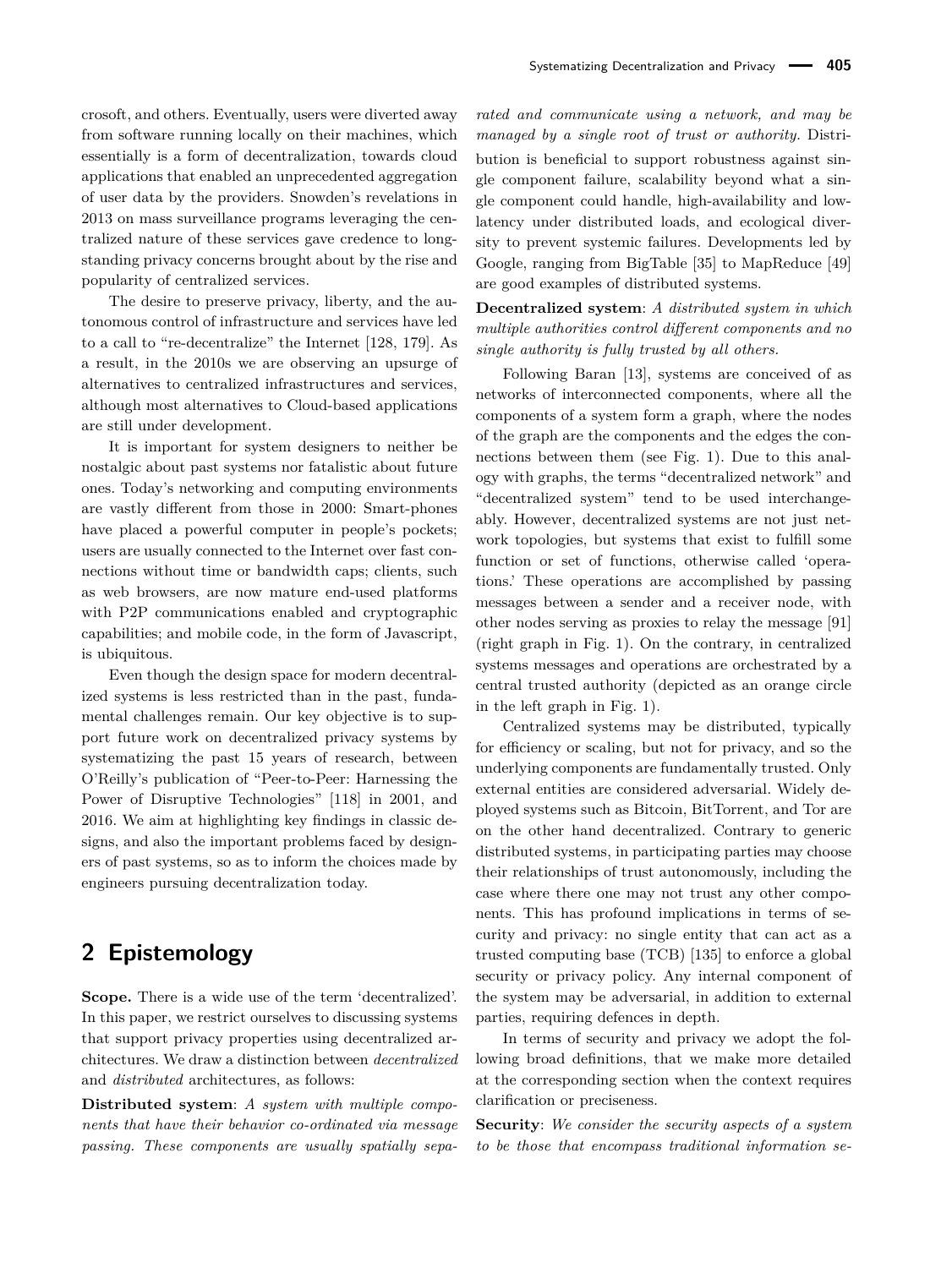<span id="page-2-0"></span>

**Fig. 1.** From centralized to decentralized systems

*curity properties. This include of course confidentiality, integrity, and authentication; but also less traditional ones such as availability, accountability, authorization, non-repudiation or non-equivocation.*

**Privacy**: *We consider the privacy aspects of a system to be those related to the protection of users' related data (identities, actions, etc.). This protection is usually formalized in terms of privacy properties (anonymity, pseudonymity, unlinkability, unobservability) for which we follow the definitions by Pfitzmann and Hansen [\[121\]](#page-20-3). These definitions are extended in the privacy-oriented discussion in Section [3.3](#page-8-0)*.

**Methods & Model.** To systematize knowledge in decentralized privacy-preserving systems we performed a systematic literature review of all papers published in the top 4 computer security conferences (IEEE S&P, ACM CCS, Usenix Security, NDSS) as well as the specialized conferences (PETS, WPES and IEEE P2P) that are proposing or analyzing decentralized systems with privacy properties, from the years 2000 to 2016.

Our first analysis resulted in 165 papers (28 from IEEE S&P, 56 from ACM CCS, 18 from Usenix Security, 11 from NDSS, 11 from PETS, 10 from WPES, and 31 from IEEE P2P). Finally the paper contains only 90 references from these venues (13 from IEEE S&P, 32 from ACM CCS, 10 from Usenix Security, 11 from NDSS, 9 from PETS, 6 from WPES, and 9 from IEEE P2P), 19 are well-known deployed systems that do not have an associated peer-reviewed publication, and the rest come from an additional pool of 30 conferences and workshops (among them FOCI, WEIS, NSDI, SIGCOMM, SIGSAC, or CRYPTO). The selection was done on the basis of highlighting design decisions that reflect a key lesson worth of future reference.

Due to the vast amount of identified designs, by necessity we do not describe each system in detail, but instead show how each system exemplifies a property or design choice. We do, though, expand upon Tor, Bit-Torrent, and Bitcoin as they are are heavily deployed and have substantial academic analysis. As illustrated in Figure [1,](#page-2-0) we study the pool of selected designs with the intention to determine:

- 1. How is the system decentralized? (Section [3.1\)](#page-2-1)
- 2. What advantages do we get from decentralizing? (Section [3.2\)](#page-6-0)
- 3. How does decentralization support privacy? (Section [3.3\)](#page-8-0)
- 4. What are the disadvantages of decentralizing? (Section [3.4\)](#page-9-0)
- 5. What implicit centralized assumptions remain? (Section [3.5\)](#page-10-0)
- 6. What can we learn from existing designs? (Section [3.6\)](#page-12-0)

#### **Insights**.

- *The key difference between distributed systems and decentralized systems is one of authority and trust between components. Differences in architecture and use of security and privacy controls stem from it.*
- *Decentralized systems embody a complex set of relationships of trust between parties managing different aspects of the system. Untrusted insiders are common, and security controls must be deployed taking into account adversaries within the system.*
- *In distributed, but not decentralized, systems the existence of a single authority that provisions and manages all components that are trusted enables the use of simple security, many times based on dedicated trusted components that act as roots of trust.*
- *In decentralized systems no single authority can provision a root of trust or trusted computing base, making security mechanisms reliant on those (such as central access control or traditional public key infrastructures) inapplicable.*

# **3 Decentralization and Privacy**

This section runs over the key questions we pose in the previous sections with regards to the current state of affairs in decentralized systems. Table [1](#page-13-0) (page [417\)](#page-13-0) provides a summary of the different design decisions and the properties achieved as a result.

#### <span id="page-2-1"></span>**3.1 How Is Decentralization Achieved?**

We review key architectural decisions: how to orchestrate the infrastructure of the network, how to route messages, and how to distribute trust between nodes.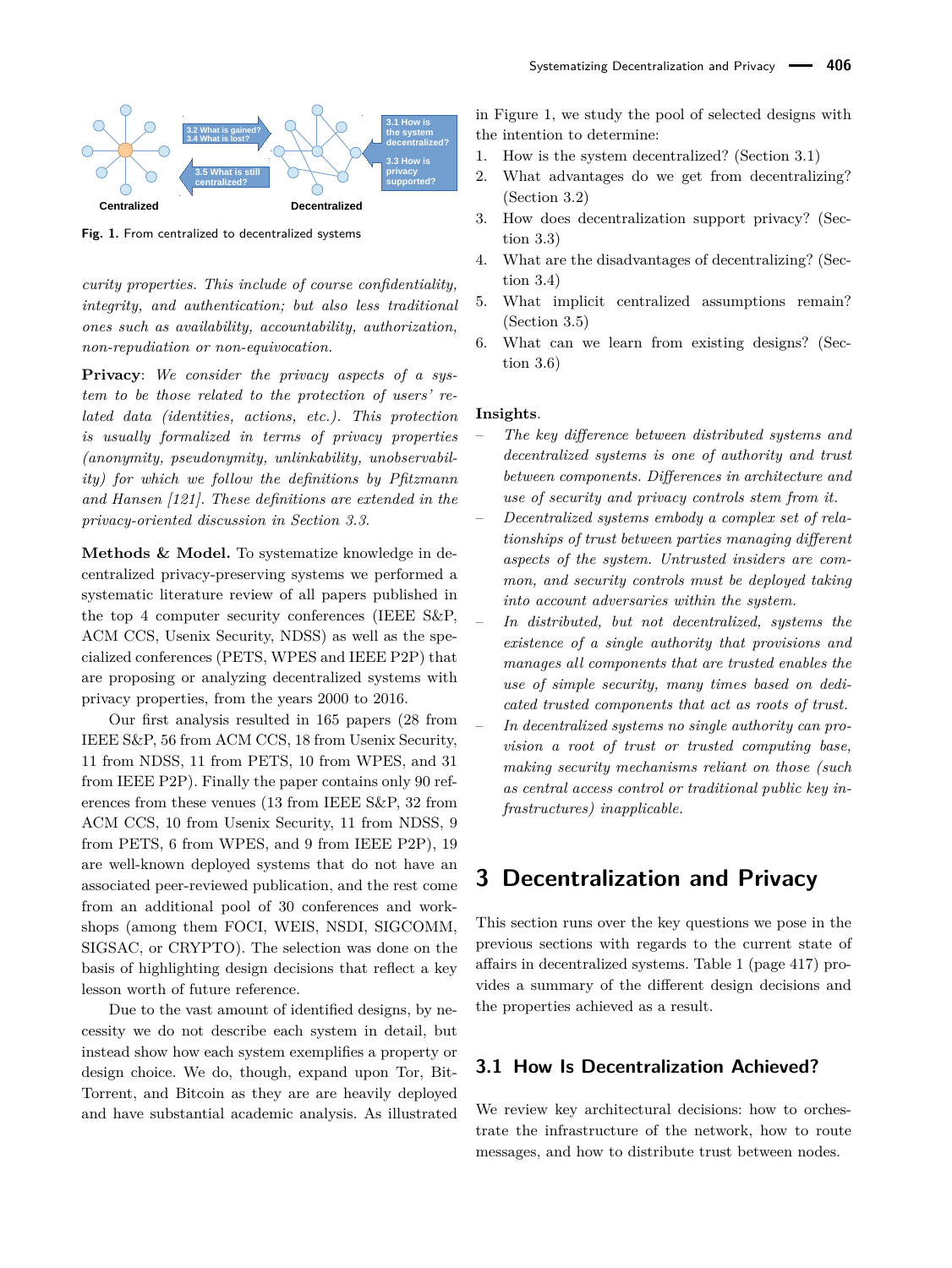A first key choice concerns the distribution of tasks needed for maintaining a service within the system. The provisioning of infrastructure impacts the design in terms of trust and message routing.

**User-based Infrastructure**. Some decentralized system consist solely of nodes that are users and there is no additional infrastructure. They rely solely on users to collectively contribute resources (bandwidth, storage) in order to provide a service. The advantage of this design is that by nature it does not require a third-party centralized authority. This user-based design can support services such as hosting of encrypted data, e.g. in Freenet [\[41\]](#page-18-3) and Cachet [\[117\]](#page-20-4). A disadvantage is that user-based infrastructure may lead to poor performance due to evolving into sparsely connected topologies, and to "churn" caused by peers constantly joining and leaving the network.

**User-independent Infrastructure**. Here, the functions of the decentralized system are realized by nodes that are not users. A set of third-parties that are not necessarily trusted may provide all or part of the functionality to users. This design pattern underlies classic open federated protocols such as SMTP [\[123\]](#page-20-5) and XMPP [\[9\]](#page-17-3) based on a client-server model. The advantages of user-independent infrastructure include increased availability of the service, a reduced attack surface, and immunity to user churn. Servers do not necessarily threaten user privacy. The Eternity Service [\[8\]](#page-17-0), as realized in systems like Tahoe-LAFS [\[139\]](#page-21-2), combined encryption with the use of several servers controlled by different non-collaborating authorities for the private storage and replication of files. Other examples of systems that rely on user-independent infrastructure include DP5 [\[27\]](#page-18-4) and Riposte [\[42\]](#page-18-5) in terms of Private Information Retrieval [\[39\]](#page-18-6) or anonymous communication systems like mix networks [\[36\]](#page-18-7) or DC-nets [\[37\]](#page-18-8).

**Hybrid Systems**. Functions may be shared between users and nodes run by third-parties. An example is Tor, where relays are mainly run by volunteers but Directory Authorities are operated by a closed 'known' group of servers. In terms of privacy and security, new elements such as distributed ledgers decentralize traditionally centralized cryptographic protocols in these hybrid systems. For example, computations can be locally and securely recorded to the blockchain with the support of multi-party computation protocols [\[189\]](#page-22-3), even without a trusted third party [\[10,](#page-17-4) [189\]](#page-22-3), or using a small number of stable entities to ensure reliability and lowlatency, as in the Sharemind MPC system [\[26\]](#page-18-9).

#### <span id="page-3-0"></span>**3.1.2 Network Topology**

When considering a decentralized system, there are two distinct topologies. The first, *network topology* describes the connections between nodes used to route traffic; and the second, *authority topology* describes the power relations between the nodes. Thus, the network routing structure does not necessarily have to mirror how authority is decentralized in a system, although it often does. That can greatly affect the security and privacy properties of the system [\[53\]](#page-19-4). It must be noted that components of traditional network routing is done in a hierarchical manner, including spanning tree protocols such as in BGP [\[130\]](#page-21-3) in the current Internet as well as 'next generation' designs like SCION [\[186\]](#page-22-4).

**Mesh**. Mesh topologies are unstructured. Nodes can route messages to every other node they are connected with. One advantage is that mesh networks function in settings with no stable connections to other nodes to guarantee service in the presence of massive churn and changing connectivity, such as in mobile adhoc networking and file sharing in early versions of Gnutella [\[73\]](#page-19-5). A particularly popular communication means in mesh topologies [\[112\]](#page-20-0) are *gossip protocols*. In gossiping, as opposed to flooding, a random subset of the nodes in the network are chosen to receive the messages. These nodes then continue to broadcast the message via another independently selected random subset of the network to relay messages. The reliability of message delivery under load is questionable and information propagation experiences delays. Historically mesh networking does not preserve user privacy of their users, but recent secure messaging systems such as Briar [\[28\]](#page-18-10) use this topology to remain functional during Internet blackouts.

**Distributed Hash Tables** (DHT). DHTs are network topologies where each node maintains a small routing table of its neighbours, and messages are passed greedily to known nodes that are 'closer' to the intended recipient. Although efficient and decentralized, DHTs do not by themselves provide strong security, privacy and anonymity properties. While decentralized, DHTs are not secure and privacy-preserving by default: Tran et al. [\[153\]](#page-21-4) show that low latency anonymity systems based on DHTs such as Salsa [\[113\]](#page-20-6) are vulnerable to having large amounts of traffic captured by adversaries control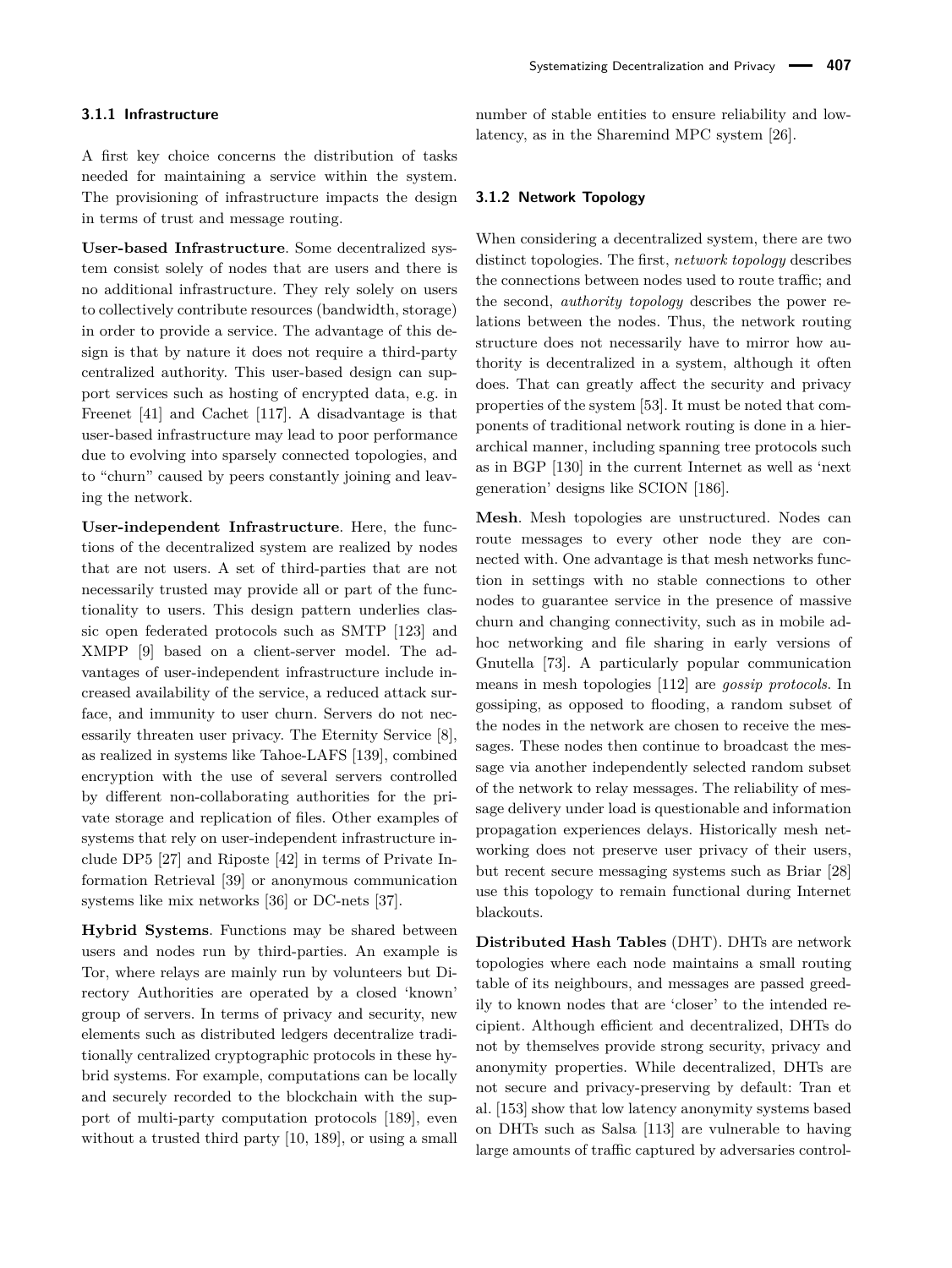ling a fraction of the relays. DHT nodes may, however, be grouped into byzantine quorums to defeat adversaries that control a minority of nodes [\[180\]](#page-22-5).

**Super-nodes**. Super-nodes are nodes that are endowed with more, and contribute more, resources to the system. This may be in terms of computation power, storage, or network connectivity, stability and up time. In terms of routing, such super-nodes may be used to mediate operations requiring higher network throughput. They can be arranged in structured topologies, designed to leverage them; or they may emerge naturally in unstructured topologies, as a result of some nodes committing more resources. Most P2P systems such as BitTorrent eventually rely on super-nodes [\[50\]](#page-18-11). These supernodes have serious implications on availability and integrity, as they may become targets for attack, and privacy, as they mediate, and are in a privileged position to observe, a larger fraction of activities.

**Stratified**. Some of the more complex decentralized systems use a stratified design where nodes have specialized roles in terms of routing, or other functions. A paradigmatic example is the Tor network. Tor users autonomously form circuits from an open-ended set of Tor relays, in layers of entry guards, middle nodes and exit nodes. A high-integrity global list of these relays is maintained through consensus by a closed group of specialized Directory Authorities. Simultaneously, Tor hidden services are resolved through a Hidden Service Directory maintained by a simple DHT topology. We note that, on some level, Tor has also evolved to use supernodes on its topology and the distribution of traffic sent through Tor relays is far from uniform [\[84\]](#page-19-6). Cascades, are a particular case of Stratified topologies in anonymous communications, in which paths are pre-defined. The advantages and disadvantages of such choice as opposed to free routes has been discussed in [\[52\]](#page-19-7).

#### **3.1.3 Authority**

We now consider the relation among nodes in terms of authority and describe mechanisms to mitigate the potentially effects of power disparity that could potentially harm the security and privacy of users.

**Ad-hoc: Nodes Interact Directly**. In ad-hoc there is no relationship of authority among nodes. Nodes directly interact with each other without the participation of other nodes, and they do so for the benefit of the involved parties only. In terms of routing, ad-hoc requires a mesh topology where nodes do not carry traffic for other nodes. However, note that mesh topologies do not always have a ad-hoc (lack of) authority relations, such as routing based on gossip. An example of this type of system would be point-to-point communication in Briar [\[28\]](#page-18-10). For purposes of privacy, direct interaction bypasses possibly compromised nodes, but not network adversaries. As for confidentiality, communications can be encrypted between the two nodes, and can be extended to group communication using group key agreement protocols [\[138\]](#page-21-5).

**P2P: Nodes Assist Other Nodes**. P2P designs have no central authority. Unlike ad-hoc interaction, nodes provide services and resources to other nodes, such as routing messages or storing blocks of data. Nodes have equal authority and so each node may equally compel any other node, although services and resources are usually provided according to their capacity. In other words, P2P systems self-organize and all nodes are responsible for carrying out operations for all other nodes, rather than having any pre-configured special position of authority. Since nodes are not motivated by authority to help each other, mechanisms should instead be in place to provide 'incentives' for collaborative behaviour.

There are clear advantages for the security and privacy properties in P2P systems. Information about peers is not centralized and interaction typically remains local to a few nodes, so it is difficult for an adversary to obtain a global view of the system. Yet, relying on peers for functionality poses an additional threat to privacy, since requests may be served by adversarial nodes. These nodes can passively collect information on other nodes or they may actively disrupt the integrity of operations by forging messages or replay attacks that are hard to detect. Furthermore, since P2P systems are usually open, without any admissions control, adversaries may purposely inject a large number of Sybil nodes, to increase their chances of a successful attack [\[59\]](#page-19-8). P2P systems are not a silver bullet for decentralization: there is no clear and definite solution to Sybil attacks in P2P networks, although such an attack can be mitigated using reputation [\[43\]](#page-18-12) or trust [\[83\]](#page-19-9).

**Social-based: Nodes Assist Friends**. These designs take advantage of pre-existing decentralized relationships, such as "friendship". In terms of applicability of security mechanisms this approach maintains most advantages of a P2P system. It is less vulnerable to Sybil attacks as adversarial nodes can be excluded from participating in the network or may be easier to detect [\[47\]](#page-18-13), as it is harder to infiltrate a social network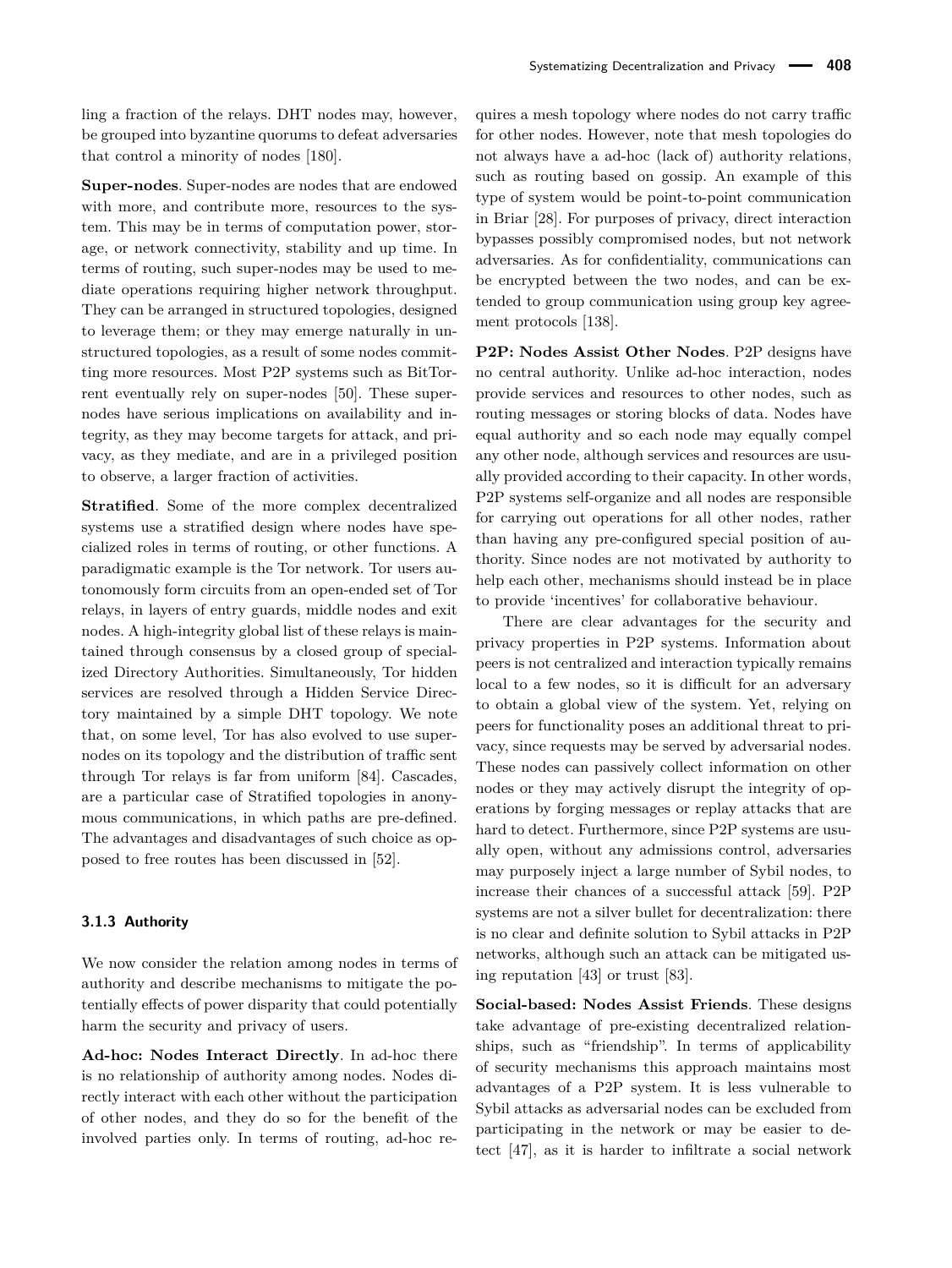than a network. The downside is that, without cover traffic, a global passive adversary can discover the underlying social graph by monitoring network communications and violate privacy properties such as unobservability and unlinkability. This in turn may lead to user deanonymization [\[114\]](#page-20-7), and techniques such as perturbation of the underlying graph may not be robust enough to prevent this [\[107\]](#page-20-8).

A number of systems implement social-based communication to resist Sybil attacks. For instance Drac [\[44\]](#page-18-14) and Pisces [\[108\]](#page-20-9) use social-networks to support routing of messages. X-Vine [\[105\]](#page-20-10) is a mechanism that, applied to distributed hash tables, helps resisting denial of service via Sybil attacks at the cost of higher latency. Tribler [\[124\]](#page-20-11) uses social-based trust relations to improve performance that exploits similarity to improve performance, content discovery, and downloading in file sharing; or Nasir et al.'s socially-aware DHT [\[116\]](#page-20-12), which reduce latency and improve the reliability of the communication.

**Federated: Providers Assist Users**. In federated designs, users are associated to *provider* nodes, which they trust and that act as authorities. Each provider is responsible only for its own users but collaborates with other providers in order to provide a service. No single provider has authority over other providers, and thus there is a "federation" of providers. Federated authorities typically use user-independent infrastructure and act as a super-node in terms of routing. This combination of design choices leads typically to high availability as long as the provider is accessible and not compromised, but the provider is a central point of attack to violate security properties and the provider itself can violate the privacy of nodes. The primary weakness of federated systems is the assumption that federated service providers largely act honestly. Some techniques can relax strong trust assumptions in the provider. End-toend encryption can maintain confidentiality [\[145\]](#page-21-6) using providers. Computation can be obscured using secret sharing [\[133\]](#page-21-7) or differential privacy-based solutions [\[3\]](#page-17-5).

**Accountability: Transparency Assists Users**. Transparency can be used to make an authority accountable in order to establish trust. It promotes integrity of operations by monitoring the correct behavior of nodes, e.g. a transparent log of a provider's operations in a federated system audited by users or other providers acting in lieu of their associated users. The nature of this auditor's authority is very different from the aforementioned previous types of authority relations and critically relies on the non-collusion of the auditor and the audited authority, e.g., Bitcoin consensus over its blockchain using proof-of-work. Other alternatives, such as Certificate Transparency [\[92\]](#page-20-13), rely on a set of services and auditors to keep track of X.509 certificates and quickly detect potentially rogue or hacked certificate authorities. Similarly, electronic election protocols [\[75\]](#page-19-10) achieve robustness through proofs of correct shuffling of votes, e.g., Helios [\[1\]](#page-17-6). Yet naïve designs of audit logs may violate the privacy of decentralized nodes by learning too much information.

While decentralized accountability can have clear advantages regarding integrity, there are difficulties in maintaining privacy in any distributed log. This disadvantage can nevertheless be reduced as shown by Zerocash [\[18\]](#page-18-15), which uses zero-knowledge proofs in order to maintain unlinkability in auditing relationships; or CONIKS [\[101\]](#page-20-14), that shows that auditing the consistency of a name-key binding through time enables verification of user public keys by the end users collectively and by other providers, while concealing the identities and the number of users at each provider using Verified Random Functions.

#### **Insights**.

- *Decentralization encompasses a large space of designs from decentralized ad-hoc mesh to federated super-node networks, not just peer-to-peer. These offer a variety of privacy and systems (e.g., availability, or reliability) properties. Developer instincts may often be incorrect in terms of their trade off.*
- *Despite being separate parts of the design, the network topology in decentralized systems often mirrors the authorities' trust relationships. However, a strict mapping between authority, infrastructure and networking topology is not necessary, and may come at the cost of harming privacy or availability.*
- *Centralization in terms of federated and super-nodes leads to better availability and system performance. However, it introduces single points of failure that impact availability and privacy. P2P models are by design more resilient to unstable routing and compromises, but entail higher engineering complexity.*
- *All networking topologies suffer under node churn, and pure P2P topologies must effectively address this effectively to be applicable at all.*
- *Decentralization does not imply the absence of any infrastructure. However, the infrastructure itself needs to be decentralized by being provided by a plurality of authorities. Such infrastructure may enhance performance by offering super-nodes or dedicated high-availability operations.*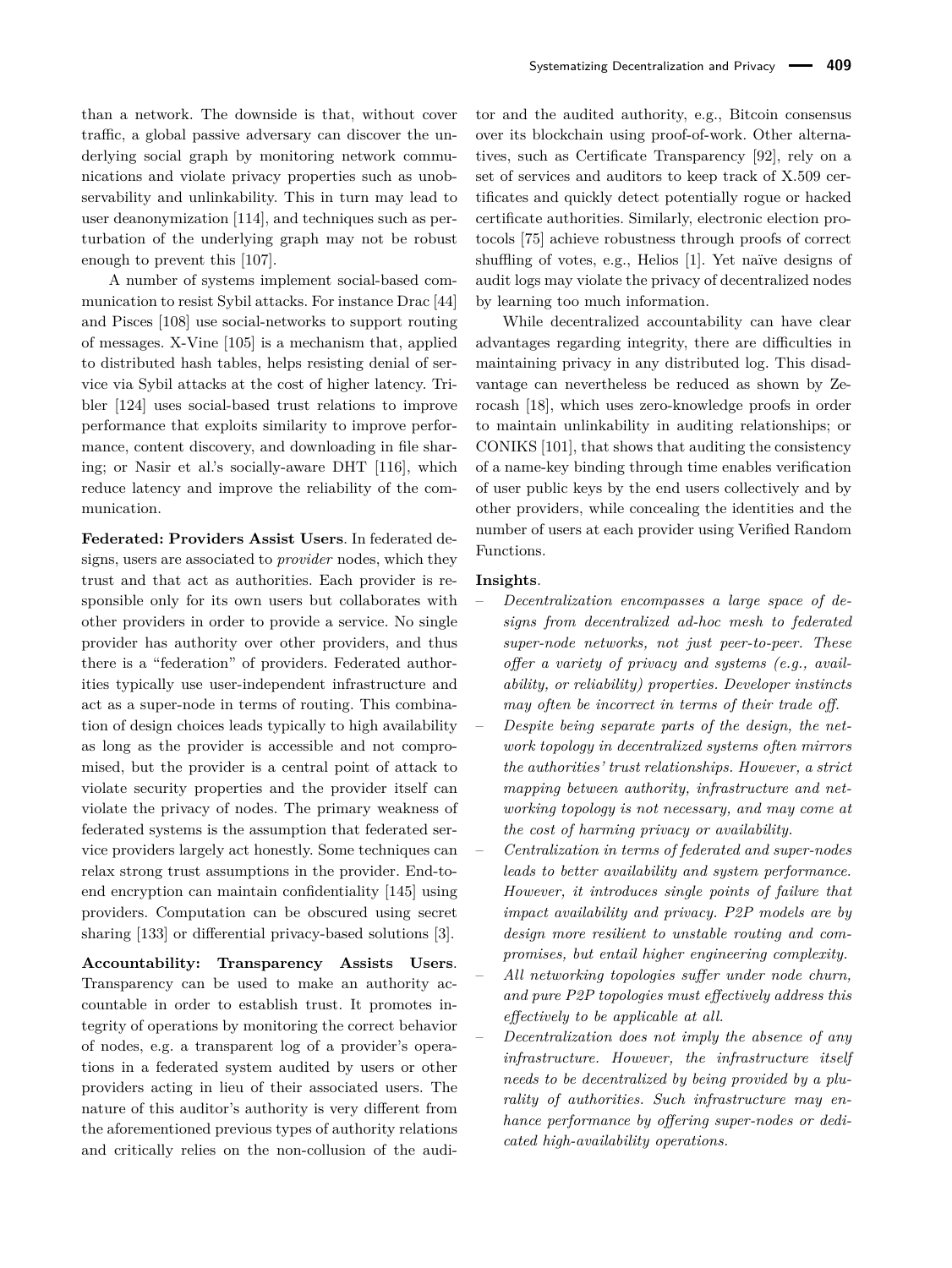- *De-facto super nodes may emerge naturally in decentralized designs, as a result of different node capabilities, and efficiency in centralizing certain operations. If this occurs outside the context of careful design, those super nodes become a single point of failure, and may lead to de facto re-centralization.*
- *Lack of relationships of authority imply that nodes must be willing to provide services to each other on a different basis. Designers of decentralized systems must carefully engineer such incentives, to ensure that natural (non adversarial) selfishness does not lead to dysfunction. Monetary incentives, reputation, and reciprocity can be the basis of such incentives – but off the shelf such mechanisms are often central points of failure.*

### <span id="page-6-0"></span>**3.2 The Advantages of Decentralization**

In this section we discuss a number of perceived intrinsic architectural advantages to decentralized designs that make them appealing compared to their centralized counterparts.

#### **3.2.1 Flexible Trust Models**

An intrinsic advantage of decentralized architectures relates to the existence of multiple independent authorities. These create a distributed trusted computing base that ensures that a subset of rogue nodes, at least up to a certain threshold, cannot compromise the overall security properties of the whole system.

**Distributed Trust**. Decentralized systems leverage multiple independent authorities into a security assumption: for example, all forms of threshold cryptography [\[141\]](#page-21-8) assure that if some fraction of participants are honest, some security property can be guaranteed. This principle can also be applied to secure multi-party computation, distributed key generation, public randomness and threshold-based decryption, and signing. One such privacy system is Vanish [\[72\]](#page-19-11) that guarantees deletion after a pre-set expiry date. It illustrates how a multi-authority system implements properties otherwise impossible, or implausible, to when implemented by a single entity. However, the system was in practice defeated by a Sybil attack that the security properties of its DHT did not take into account [\[172\]](#page-22-6). Reliance on multiple authorities to regain a degree of privacy has

also been proposed for commercial cloud storage in case some providers are dishonest [\[146\]](#page-21-9).

**No Natural Central Authority**. In some settings there exists no central authority and thus a decentralized architecture is a natural choice. This setting has been traditionally studied in the contexts of decentralized access control, as in TAOS [\[171\]](#page-22-7) and SDSI [\[64\]](#page-19-12), and 'trust management', such as Keynote [\[25\]](#page-18-16). In such systems a set of distributed principals make claims about users and each other, and those claims need to be assembled and used to resolve access control decisions. Bauer et al. [\[15\]](#page-17-7) show that the task of resolving access control decisions in a decentralized setting is faster than doing so centrally.

**Leveraging Existing Trust Networks**. In some cases a decentralized infrastructure embeds or expresses a preexisting set of trust relationships that a system may reuse to support security properties. Systems may use the underlying social trust structure to build overlay privacy-friendly social network services, as surveyed by Paul et al. [\[120\]](#page-20-15). As an example, the Frientegrity system [\[68\]](#page-19-13) provides a social network platform using untrusted providers seeing only encrypted data, where users can exchange information with 'friends' protected by cryptographic access control. This use of encryption to defend against the providers themselves is not the case for systems like Diaspora [\[19\]](#page-18-17), an open-source project that takes a different approach: users connect to a provider they trust – that gains full visibility of their activity – and delegate the access control on the content they share with their social circles to that provider.

### **3.2.2 Distributed Allocation of Resources Assists with Ease of Deployment**

A central premise of P2P networks is that nodes contribute spare resources, and doing away with a central authority that is forced to bear the full costs (such as Google's server costs). This reduces costs and helps ease deployment by spreading these demands amongst multiple parties. Costs are lowered as spare capacity in the existing infrastructure is used, e.g., underutilized resources given by users such as the early SETI@home project [\[7\]](#page-17-8) and the use of users' storage in Freenet [\[41\]](#page-18-3).

In terms of availability, decentralized architectures exhibit fewer correlated failures by virtue of being distributed. As an example the Cachet system [\[117\]](#page-20-4) uses a pool of untrusted peers as a storage back end of a decentralized Online Social Network.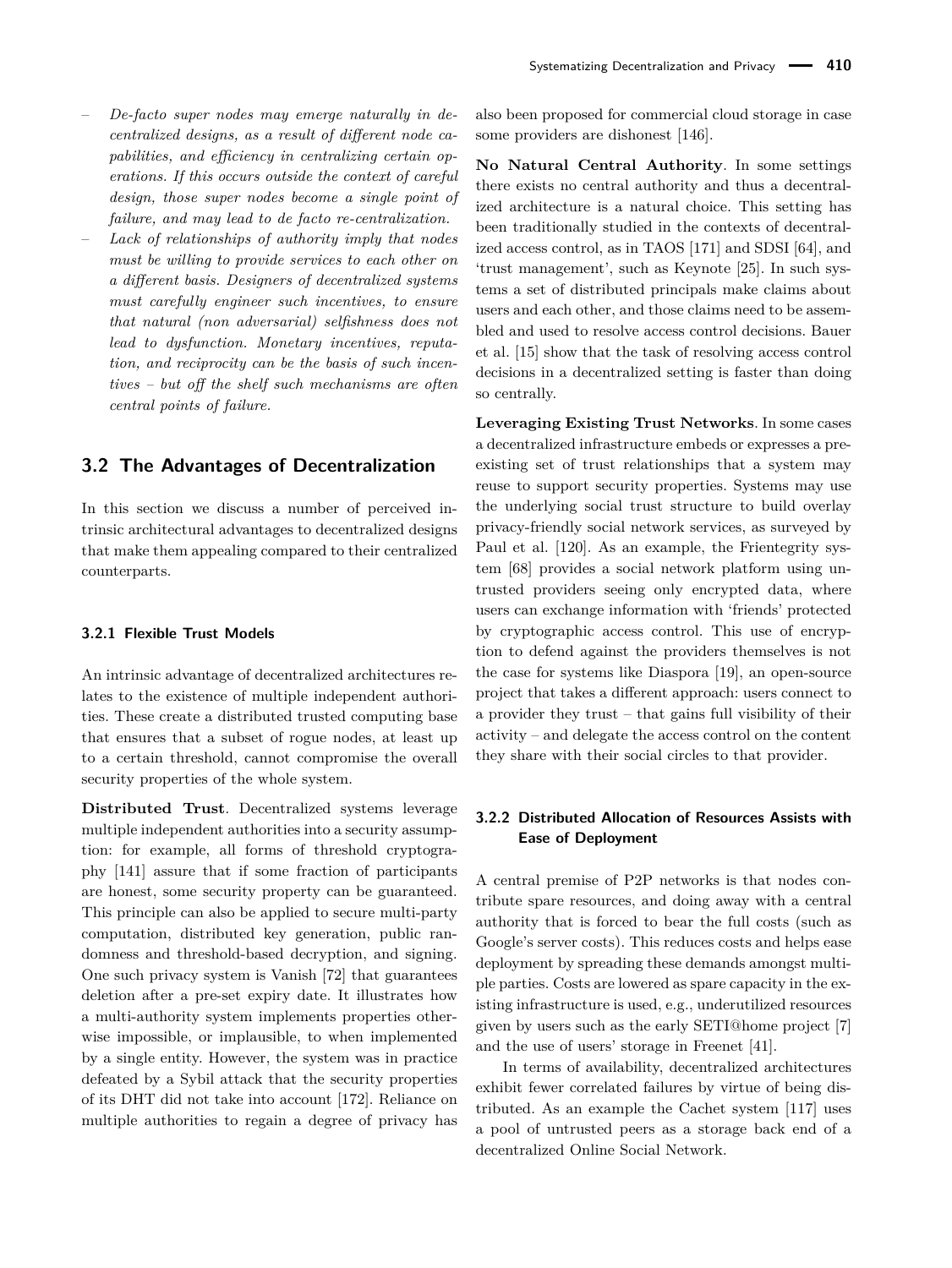#### **3.2.3 Resilience Against Formidable Adversaries**

**Location Diversity**. Decentralization provides properties that are inherently difficult to centralize, such as the network location diversity needed for Tor bridges [\[56\]](#page-19-14) to bypass censorship both on the network and legal levels. A number of designs take advantage of this, like Publius [\[163\]](#page-22-8), in order to resist censorship, although censorship resistance itself is a separate field with many centralized, as well as decentralized, solutions.

**Survivability**. Decentralized architectures can be designed to survive *catastrophic* attempts to take them down or inflict crippling damage, in a way that centralized systems cannot resist [\[176\]](#page-22-9). This property has been used to build highly robust botnets using a peer-to-peer architecture [\[134\]](#page-21-10). Although these bot-nets are decentralized on the technical level, they of course maintain central but covert command and control (C&C). Those botnets have demonstrably been harder to take down using conventional techniques, but are also vulnerable to new threats that result from their decentralization, such as poisoning and enumeration of nodes. A further discussion of wider 'Darknet' survivability is provided by Zhou et al. [\[97\]](#page-20-16).

**Separation of Development from Operations**. Decentralized architectures clearly separate the authorities that provide public code – and that have no access to operational data and secrets – and those that run the code. Users and nodes, deploying software, can audit any such open source code for integrity, and chose whether to deploy it. The core development team maintains the code, that is publicly visible and auditable, but upgrading is up to independent relay operators. This model is followed by both Tor and Bitcoin. As a result, attempts to coerce the Tor development team can only have an indirect and possibly highly visible effect – rendering such attempts less effective. Similarly in Ethereum, the exploitation of a vulnerability in the DAO smart-contract, led to the core developers proposing a "hard fork", and this fork was voluntarily adopted by the majority of the Ethereum mining node operators.

**Publicly Verifiable Integrity.** Due to the availability of multiple independent authorities, decentralized systems can implement accountability mechanisms to publicly verify integrity. Adversaries are disincentivised to compromise nodes, by ensuring attacks have an observable effect so that cheating can ideally be discovered before it has a negative effect. Verifiable logs can be used to help enable privacy as ensuring that actions are transparent enables users to know what happened with their data, as when Pulls et al. [\[125\]](#page-20-17) use decentralization to support transparent audits of personal data accesses. Auditability is also a key feature of secure electronic election systems such as the Helios system [\[1\]](#page-17-6). Such systems rely on the existence of multiple authorities in a number of ways in e-voting: threshold cryptography is used for parameter and ballot generation, with privacy enforced via threshold decryption.

#### **Insights**.

- *Real-world relationships of trust and authority are personal, complex and localized, and rarely hierarchical or all-or-nothing. Decentralized systems offer flexible trust models that can leverage those relationships to support security and privacy properties.*
- *When it comes to high-availability and survivability against powerful adversaries – particularly with legal authority – decentralized designs are not just best, but sometimes the only available option. Designs that allow operations to continue despite some authorities being adversarial or not available, are necessary to support these properties.*
- *Decentralization's fundamental advantage in terms of security stems from an attacker having to compromise a set of independent authorities in order to disrupt or weaken the security properties of a system. Decentralized systems that do not offer this property may be more fragile than centralized equivalents.*
- *Decentralized designs decouple development from operations and have a multistakeholder governance model, where node operators influence the entire system based on the software configuration they choose to deploy.*
- *Decentralized systems can leverage public accountability to detect and exclude compromised or misbehaving authorities. Such accountability architectures may be used instead of more complex or expensive prevention techniques, but need to ensure that auditing will be effective and eventually acted upon.*
- *Leveraging spare resources of nodes allows decentralized system to scale, and ease deployment. However, this by itself opens the door to high-churn and cannot be a substitute for robust incentives to participate as the system scales or nodes are asked to take on real costs.*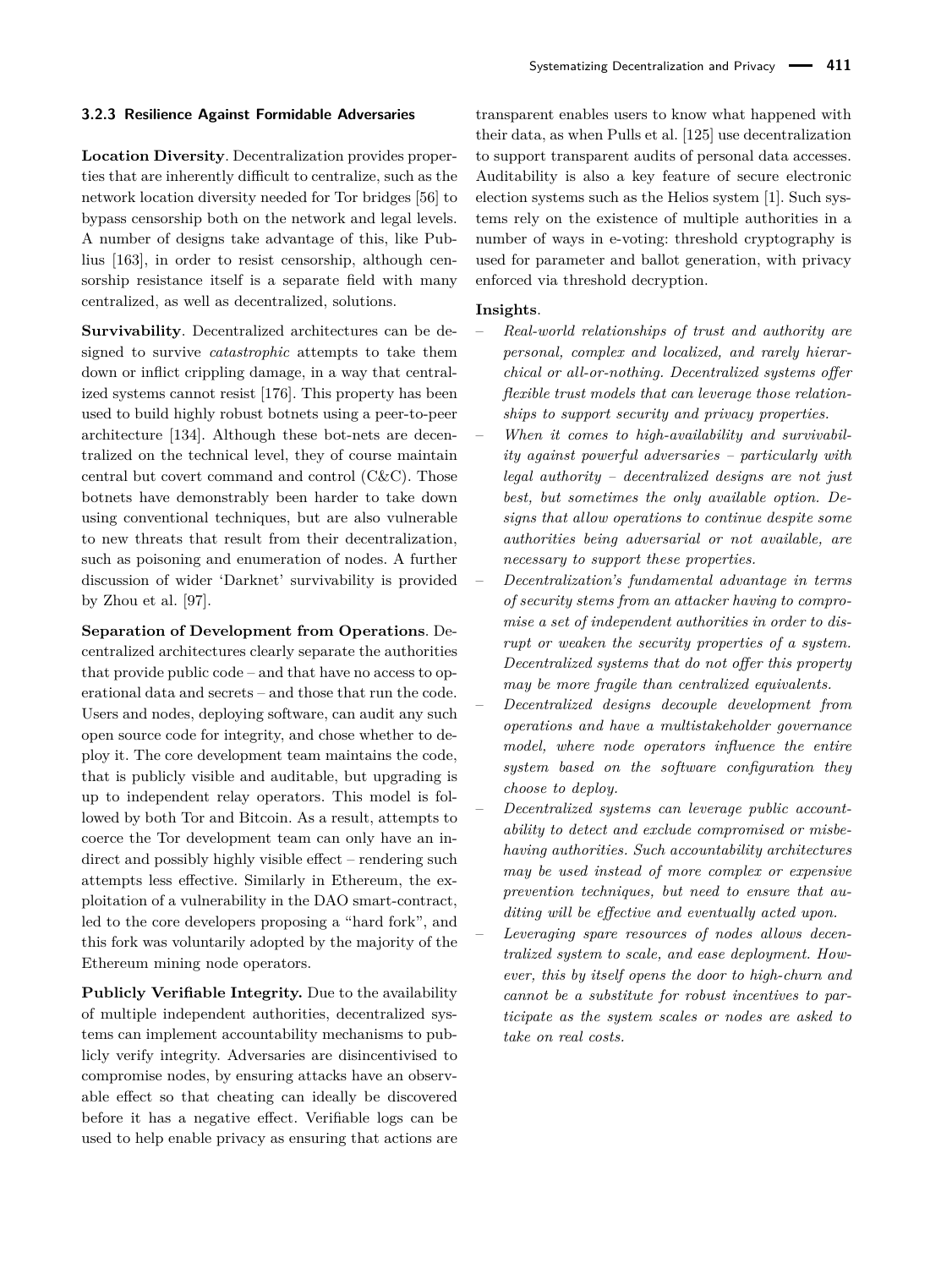# <span id="page-8-0"></span>**3.3 How Does Decentralization Support Privacy?**

In this section we survey the privacy properties obtained through mechanisms that are inherent to decentralized architectures. We limit ourselves to the analysis of technical properties that may be obtained in decentralized systems. We acknowledge that decentralized systems may offer both greater user privacy and autonomous control of the infrastructure. As such they are a possible technological solution to the legally-binding, but often technologically unenforced, demands from data protection laws [\[67,](#page-19-15) [136\]](#page-21-11), that often are addressed involving a central authority, the data controller [\[54\]](#page-19-16). How decentralized systems relate to the law and business models is out of the scope of this paper.

**Confidentiality from Third Parties**. Some designs employ a decentralized architecture on the grounds that the lack of centralized components, which have full access to user data and can surveil their actions, would be beneficial to confidentiality and unobservability. Such systems may use threshold encryption [\[141\]](#page-21-8) in order to trade off information confidentiality and information availability, such as the PASIS [\[176\]](#page-22-9) architecture. This scheme splits the data in *n* "shares" and distributes it among peers in such a way that recovering *m* shares allows one to recover the data, but having less pieces provides no information. Similar solutions are provided by POTSHARDS [\[148\]](#page-21-12) or Plutus [\[87\]](#page-19-17).

**Confidentiality from Peers**. In P2P architectures, nodes must interact with other nodes, but they want their communications or actions to remain confidential. For example, nodes need to perform a joint computation, but do not trust each other nor a third party with their data. In this case, decentralization enables them to exchange encrypted data and obtain the sought after result without relying on any particular entity to preserve their privacy. The P4P framework [\[60\]](#page-19-18) is such a system, in which further zero-knowledge proofs are integrated to protect computations against malicious users. More recent, blockchain-backed systems, such as Enigma [\[189\]](#page-22-3) rely more heavily on transparency to achieve this goal. In terms of message-passing, systems that pass endto-end encrypted messages across untrusted federated servers achieve peer confidentiality.

**Anonymity.** Due to the distribution of resources in decentralized networks, it is expensive for one entity to observe all actions in the network and track all activities from a user. Many [\[70,](#page-19-19) [78,](#page-19-20) [100,](#page-20-18) [105,](#page-20-10) [113\]](#page-20-6),

leverage this approach to provide anonymous communication, although the precise properties provided in terms of anonymity differ. Some decentralized systems fail to provide full anonymity but instead provide pseudonymity which is weaker [\[121\]](#page-20-3), e.g. it allows multiple anonymous actions to be linked, providing weaker privacy, but enabling functionality such as detecting returning users and reducing the complexity of the system. For example, in Bitcoin every transaction is linked to a pseudonym and stored in the blockchain. This allows to trace money flows and avoid doublespending; but on the downside if a pseudonym is ever deanonymized (e.g. [\[21\]](#page-18-18)), all actions from the person would be revealed. A number of decentralized systems, ranging from mix-nets [\[36,](#page-18-7) [45\]](#page-18-19), to DC-nets [\[37\]](#page-18-8), to Tor [\[57\]](#page-19-0), provide some degree of anonymity.

**Deniability**. Deniability enables a subject to safely and believably deny having originated an action, so as to shield her from responsibility associated to performing such action. The fact that actions cannot be linked back to a user (i.e. "unlinkability" [\[121\]](#page-20-3)), equips users with freedom to perform actions without fear of retaliation. For instance, in Freenet [\[41\]](#page-18-3) requests are hard to link to their originator, thus users can freely search for information without revealing their preferences.

Plausible deniability is crucial in facilitating anonymous and censorship-resistant publishing, and may be implemented using cryptographic techniques allowing of 'repudiation'. This was the motivation behind the original Eternity service [\[8\]](#page-17-0) and well-known designs such as Publius [\[163\]](#page-22-8)or Tangler [\[162\]](#page-21-13).

**Covertness**. Some systems protect even the act of participation of nodes in the decentralized network from outside observers ("unobservability"[\[121\]](#page-20-3) if the items of interest is the existence of users). In addition to more well-known work like Tor pluggable transports [\[122\]](#page-20-19), the Membership Concealing Overlay Network (MCON) [\[157\]](#page-21-14) leverages this to provide strong forms of covertness. All nodes in MCON only have links with trusted friends, and a complex overlay network is jointly created that allows all nodes to communicate indirectly with all nodes. As any node only connects to other locally trusted peers, the system defends against attempts to enumerate all users by malicious nodes.

#### **Insights**.

– *The key bet of decentralized systems in terms of privacy is that a local adversary may not observe all communications, data, or actions. However, global adversaries are increasingly realistic. Thus decen-*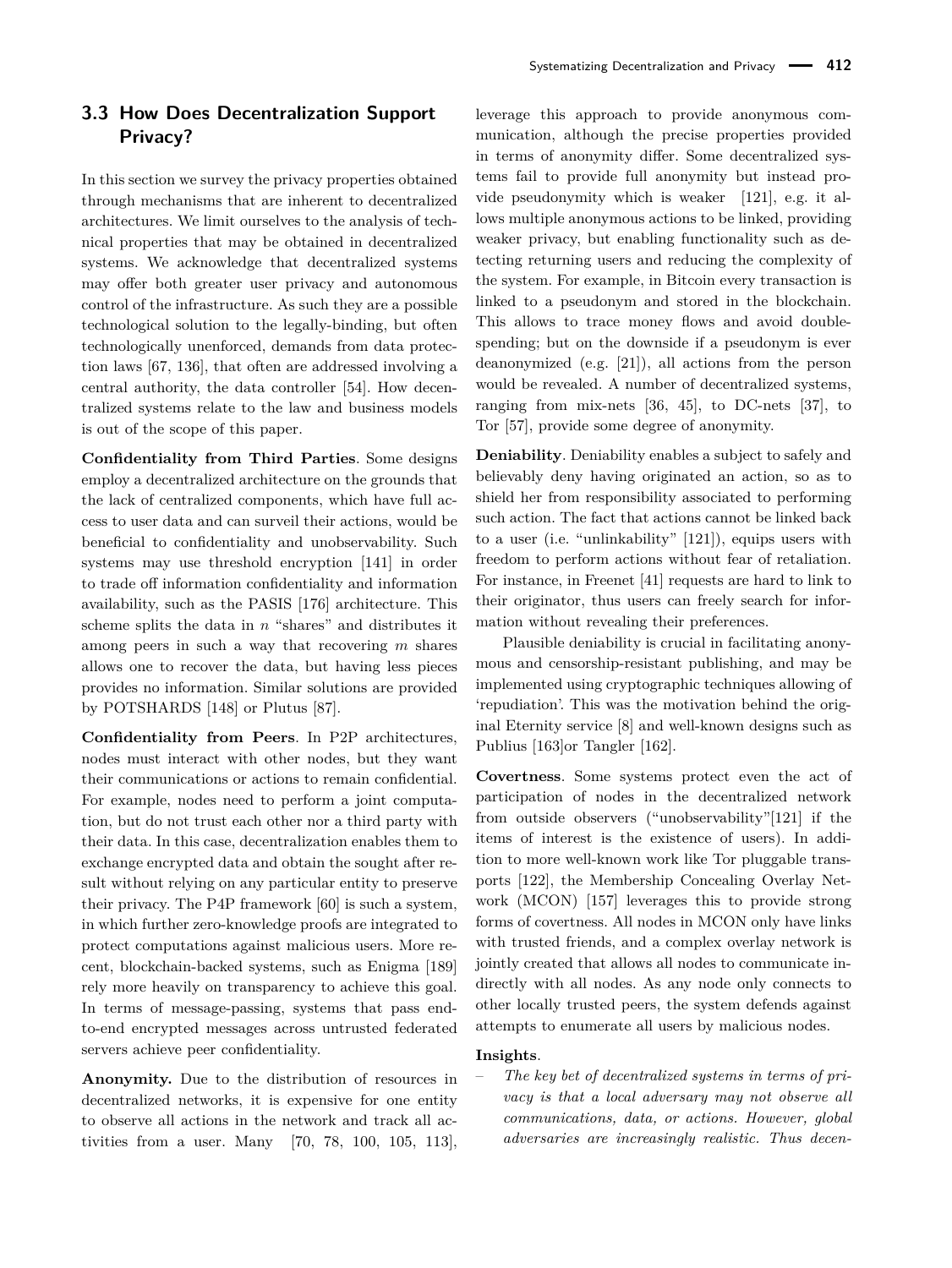*tralized systems that rely solely on dispersion of information to provide confidentiality are fragile.*

- *Decentralization can harm privacy: Distributing trust and resource contribution to multiple authorities may provide adversarial nodes with extended visibility of user data and network traffic. Thus, naive decentralization designs may in fact create more, not fewer, attack points to breach privacy.*
- *Decentralization alone cannot balance the needs for privacy, integrity and availability. It is only combined with the use of advanced cryptography that decentralized architectures obtain those properties. In particular, the reliance on others to perform actions, may naturally expose personal information to other nodes without the use of cryptography. However, naive encryption alone may not be sufficient to support the integrity of operations that are more complex than end-to-end messaging.*
- *Decentralized networks can provide privacy properties like anonymity and even covertness. Yet, most real-world decentralized systems do not use the advanced cryptography and traffic analysis resistance necessary for that purpose as it increases design, implementation, operations and coordination costs.*

### <span id="page-9-0"></span>**3.4 The Disadvantages of Decentralization**

Sadly, there is no free lunch in decentralization. While decentralizing has many advantages, there is no guarantee that the properties and features of centralized systems are maintained in the process. This section summarizes problems emerging when decentralizing designs. A further critique of decentralized systems, focusing on personal data, is provided by Narayanan [\[115\]](#page-20-20).

#### **3.4.1 Increased Attack Surface**

Decentralizing systems across different nodes inherently augments the number of points (attack vectors) that an adversary could use to launch an attack or to observe the users' traffic.

**Internal Adversaries**. In centralized systems, system components can be monitored and evaluated by a trusted entity to detect malicious insiders. In a decentralized system it is easier to insert a malicious node undetected. A number of such attacks have been documented against decentralized systems: the predecessor attack [\[174,](#page-22-10) [175\]](#page-22-11) uncovers communication partners in many anonymous communication schemes [\[37,](#page-18-8) [57,](#page-19-0) [129,](#page-21-15) [150\]](#page-21-16), or the Sybil attack which can be used to bias reputation scores [\[59\]](#page-19-8) or corrupt the information exchanged in collaborative decentralized systems [\[82\]](#page-19-21). Furthermore, when messages are relayed through other nodes, e.g., to gain anonymity, their content is exposed to potential adversaries, as in Crowds [\[129\]](#page-21-15) for Web transactions or in Yacy [\[177\]](#page-22-12) for searching information.

**Traffic Analysis**. Decentralization inherently implies that information will traverse a network. Even in the presence of encryption, metadata is available to external adversaries. For instance, in anonymous communications networks it has been repeatedly shown that both passive local [\[103\]](#page-20-21) or (partially) global [\[84,](#page-19-6) [111\]](#page-20-22), as well as active adversaries [\[167\]](#page-22-13), can reduce or break anonymity by looking at traffic patterns.

**Inconsistent Views**. Decentralization typically implies that nodes have a partial, thus non-consistent, view of the network which can have an impact on integrity. These non-consistent views allow adversaries to "cheat" without being detected. For instance, in Bitcoin adversaries can perform double spending by forcing non-consistency through fast operations [\[89\]](#page-19-22), or eclipse attacks [\[76\]](#page-19-23) in which the adversary gains control over all connections of a target node thus isolating her from the rest of the network. Furthermore, the lack of global information results in users not necessarily making the optimal choices with respect to optimizing their privacy, as studied both in the context of anonymous communications [\[55\]](#page-19-24) and location privacy [\[71\]](#page-19-25).

#### **3.4.2 Cumbersome Management**

An obvious problem of decentralization is that no entity has a global vision of the system, and there is no central authority to direct nodes in making optimal decisions with regard to software updates, routing, or solving consensus. This makes the availability of a decentralized network more difficult to maintain, a factor significant enough to contribute in the failure of a system, as pointed out by the Mojo Nation developers [\[168\]](#page-22-14). It is very common that nodes in a decentralized system have hugely varying capabilities (bandwidth, computation power, etc.) [\[69,](#page-19-26) [160\]](#page-21-17), making super-nodes attractive targets [\[102\]](#page-20-23). Finally, decentralized systems need to overcome the shortcomings of underlying technologies (such as NAT [\[98\]](#page-20-24)), that favor the client-server paradigm over peer-to-peer networking.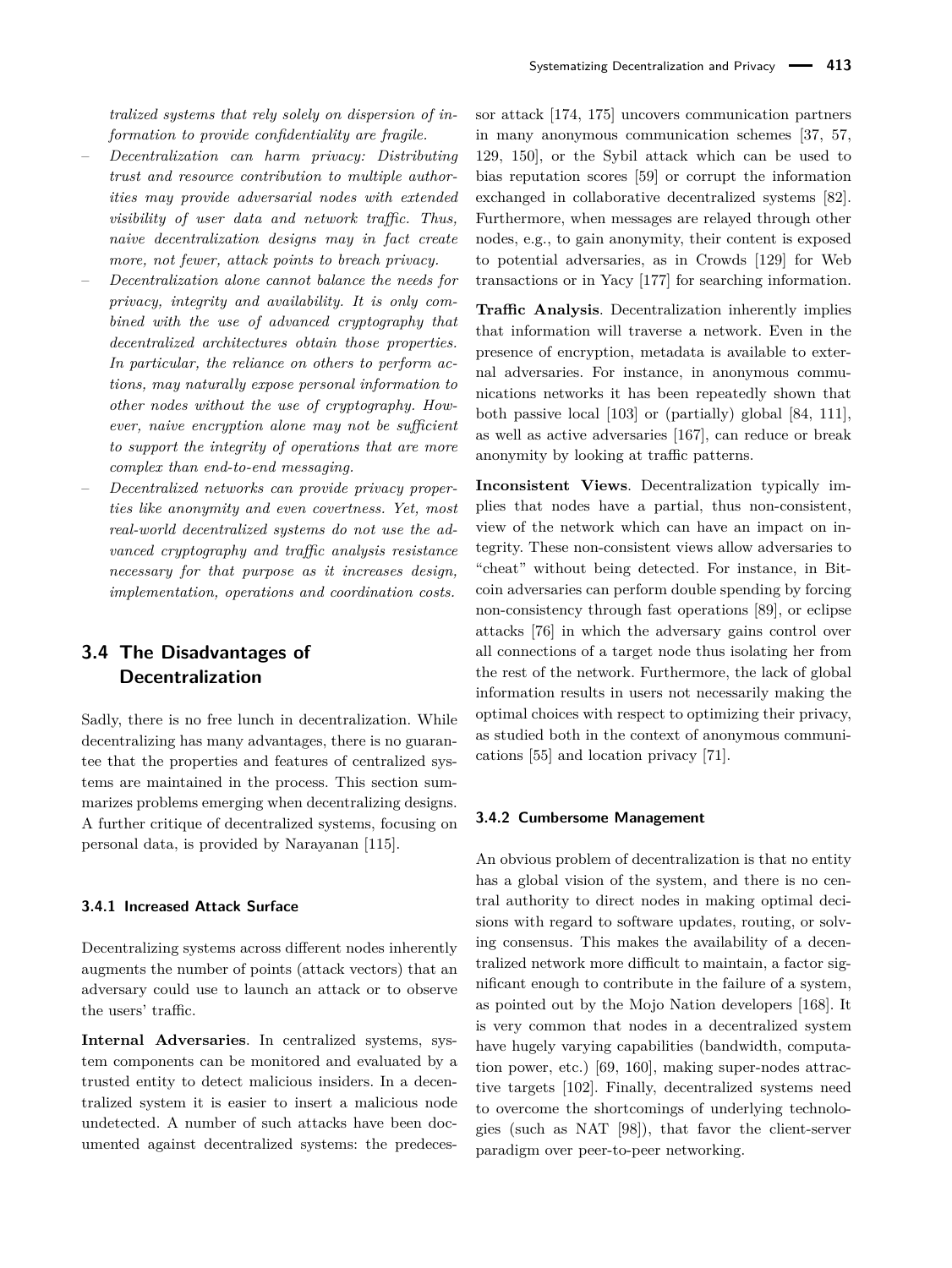**Defense Difficulties**. The lack of central management hinders the establishment of effective protection mechanisms. For instance, the non-consistent view of the network not only enables attacks, but also hampers the use of collaborative approaches to detect incorrect information [\[88\]](#page-19-27). Similarly, it becomes extremely difficult to prevent Sybil attacks, and defenses must either leverage local information, for example defenses based on social networks [\[47,](#page-18-13) [181\]](#page-22-15), or collaborative approaches that combine information from several nodes [\[119\]](#page-20-25).

**Routing Difficulties**. A straightforward consequence of the lack of centralized control is an increased complexity in routing. Nodes do not have an overview of the network and its capabilities [\[149\]](#page-21-18) and consequently cannot globally optimize routing decisions [\[183\]](#page-22-16), falling back to inefficient flooding or gossiping methods in mesh topologies. This is made harder by highly diverse nodes [\[69\]](#page-19-26), the existence of churn [\[11\]](#page-17-9) and the reliance on possibly malicious nodes [\[166\]](#page-22-17). Solutions to these problems include using complex routing algorithms to enable secure and private discovery of nodes [\[100,](#page-20-18) [104,](#page-20-26) [108\]](#page-20-9), or avoiding the use of a centralized directory via nextgeneration DHTs. The lack of centralized routing information in decentralized topologies also impacts performance as it hinders the selection of optimal routes or load balancing. We find two approaches to alleviate this problem: using local estimations to improve performance [\[4,](#page-17-10) [5,](#page-17-11) [152\]](#page-21-19), or providing means for users to make better decisions about routing individually [\[144\]](#page-21-20). The latter is known to be prone to attacks [\[78,](#page-19-20) [110\]](#page-20-27).

#### **3.4.3 Lack of Reputation**

Decentralization is also an obstacle to the implementation of accountability and reputation mechanisms. The negative effect is amplified when privacy and anonymity mechanisms are in place, as it becomes even more difficult to identify misbehaving nodes such as Sybils [\[79\]](#page-19-28). An effect of this lack of reputation is that nodes have no incentive to behave correctly and can misbehave to obtain advantages within the system (e.g., better performance). This problem has been identified in many settings such as P2P file sharing [\[184\]](#page-22-18), multicast communication [\[182\]](#page-22-19), or reputation [\[79\]](#page-19-28). In particular, the presence of churn, which make nodes short-lived and difficult to track over time, makes the establishment of reputation to guarantee veracity a very challenging problem [\[127\]](#page-21-21), even more if privacy has to be preserved [\[137\]](#page-21-22).

**Poor Incentives**. Without reputation, reciprocity and retaliation it is hard to establish incentive schemes for nodes to not be selfish, in particular in a privacy preserving manner. A solution to this problem is increasing transparency of actions, e.g. by having witnesses to report on malicious nodes in a privacy-preserving manner [\[187\]](#page-22-20). However, the most popular approach is the use of (anonymous) payments that incentivize good and collaborative behavior that benefits all users in the network [\[17,](#page-17-12) [38,](#page-18-20) [90\]](#page-20-28). In contrast, one example of negative reinforcement is the tit-for-tat strategy to encourage users to share blocks to incentivize sharing, as in BitTorrent.

#### **Insights**.

- *Decentralized designs may prevent conventional attacks but also introduce new ones. Unless they are carefully designed, they may expose personal information to more, rather than fewer parties; and the need to perform joint computation across many authorities introduces threats to integrity.*
- *Decentralized systems are particularly susceptible to traffic analysis, compared with centralized designs, since their distributed operations are mediated through networks and adversarial nodes that may use meta-data to compromise privacy.*
- *Decentralized systems by nature require complex management of routing, naming and consistent state – due to the lack of a central coordinator. Conventional defences against network attacks, like denial of service, require centralization and cannot be straightforwardly applied.*
- *Sybil attacks are the great unsolved problem of decentralized systems that allow open and dynamic participation. Solutions based on social networks rely on fragile social assumptions; admission control through identification or payment re-introduce centralization. Proof-of-work defences increase the cost of participation.*

# <span id="page-10-0"></span>**3.5 What Is Still Centralized in Decentralized Designs?**

Even when systems claim to be decentralized, usually there are "hidden" centralized assumptions and parts of the design that need to be centralized to operate correctly. These are often implicit.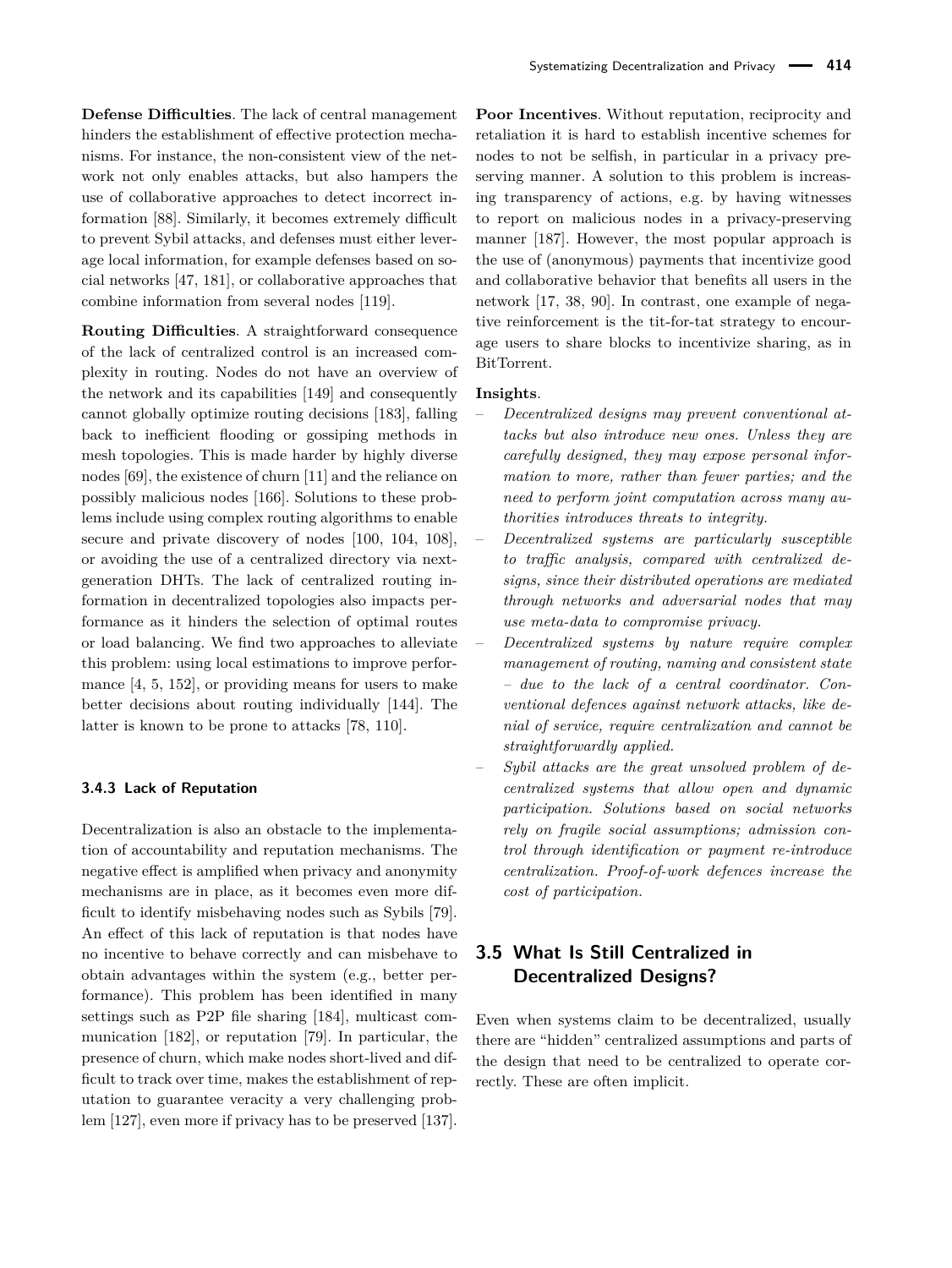In any decentralized system routing packets across the network is a challenge for both operational and privacy reasons. Typically routing can be divided in two main task. The first task is how to find candidate nodes to relay traffic, and second task is how to select among these nodes. While as detailed in Sect. [3.1.2,](#page-3-0) there are many decentralized algorithms to choose the route, actually finding candidate nodes is difficult, as highlighted in Sect. [3.4.](#page-9-0)

**Centralized Directories.** A common solution for the first problem is to assume that there exists a centralized directory that knows all network members. The most prominent example is the Domain Name System (DNS) that resolves easy-to-remember domain names to associated IP addresses in order to allow finding hosts in the largest known decentralized system: the Internet. Though distributed, this centralized service has serious security implications, e.g. for privacy [\[109\]](#page-20-29) or availability [\[158\]](#page-21-23), and thus several alternatives are being proposed [\[161\]](#page-21-24) and deployed [\[58\]](#page-19-29). Another example are Tor Directory authorities [\[57\]](#page-19-0) that provide Tor clients with the full list of onion routers. These directories solve the discovery problem but have become a bottleneck for the scalability of the system [\[100\]](#page-20-18). How to decentralize these authorities in an efficient, privacy-preserving manner is an active area of research. Solutions are based on having multiple copies of the publicly verifiable directory kept consistent via consensus protocol and distributed via gossiping, although it risks covertness; or to use friendof-a-friend discovery and routing [\[100,](#page-20-18) [106\]](#page-20-30).

**Path Selection**. Once routing alternatives are known the question remains: Which route to choose? Thus typically, a centralized server is considered that can "rank" routing options to allow for path optimization with respect to adversaries [\[2,](#page-17-13) [12,](#page-17-14) [61,](#page-19-30) [86\]](#page-19-31), performance [\[143,](#page-21-25) [144,](#page-21-20) [159\]](#page-21-26), or with respect to users' reputation [\[165\]](#page-22-21). Such a centralized ranking approach has been shown to be vulnerable to attacks [\[14,](#page-17-15) [22\]](#page-18-21). Typically DHTs are the possible solution, although only a few have the necessary security and privacy properties for use in decentralized systems [\[46\]](#page-18-22).

**Distributed Computations**.A number of decentralized systems are designed with the assumption that there is a central entity that performs computations on the data collected by the nodes in the system. Paradigmatic examples of this behavior are decentralized sensor

networks [\[34,](#page-18-23) [65,](#page-19-32) [188\]](#page-22-22) where the challenge is to send decentralized measurements to a "master" node, but there exist other applications such as distributed network monitoring for intrusion detection [\[126\]](#page-21-27), anonymous surveys [\[80\]](#page-19-33), or private statistics [\[63\]](#page-19-34) in which, even though nodes perform decentralized computations, interaction with a central authority is needed to produce the final result.

#### **3.5.2 Trust Establishment**

A challenge when decentralizing networks is to ensure that nodes can be trusted to perform the actions they are assigned or can authenticate themselves as the intended receiver of a message. Often, to avoid dealing with this problem, a common implicit centralized assumption is that a set of trusted servers is assumed to exist, such as in Dissent [\[173\]](#page-22-23) or the Directory Authorities in Tor.

Decentralized trust establishment is still an open problem, though some of the excitement around mining in Bitcoin is precisely due to their attempt to avoid this problem and so build a 'trustless' decentralized system.

**Authentication**. In general certificate infrastructures are not decentralized, e.g., PKI. Therefore, some decentralized systems rely on centralized certification authorities to authenticate nodes that can be used for secure routing [\[33,](#page-18-24) [147\]](#page-21-28), user authentication [\[29\]](#page-18-25), or to enrol users in the system in the context of anonymous credentials [\[16,](#page-17-16) [30,](#page-18-26) [31\]](#page-18-27), a privacy-preserving alternative for authentication without requiring user identification. Such centralized authorities are simpler for deployability or usability, but become a single point of failure as pointed out by Lesueur et al. in [\[95\]](#page-20-31). They also introduce an imbalance of power unnatural for decentralized environments since they allow a single entity to revoke peers' authentication credentials. Many decentralized designs do not address authentication (e.g.  $[117, 142]$  $[117, 142]$ , see  $[120]$  for more details), although work from TAOS [\[170\]](#page-22-24) and SDSI [\[132\]](#page-21-30) onwards has been working in this direction [\[20\]](#page-18-28). Authentication is useful to prevent Sybil attacks, and work on decentralized and privacy-preserving authentication via threshold cryptography is one promising solution [\[99\]](#page-20-32), as is the use of zero-knowledge systems for anonymous credentials [\[16\]](#page-17-16).

**Authorization**. Assuming the existence of a centralized entity is also common when it comes to storing and enforcing authorization policies, as highlighted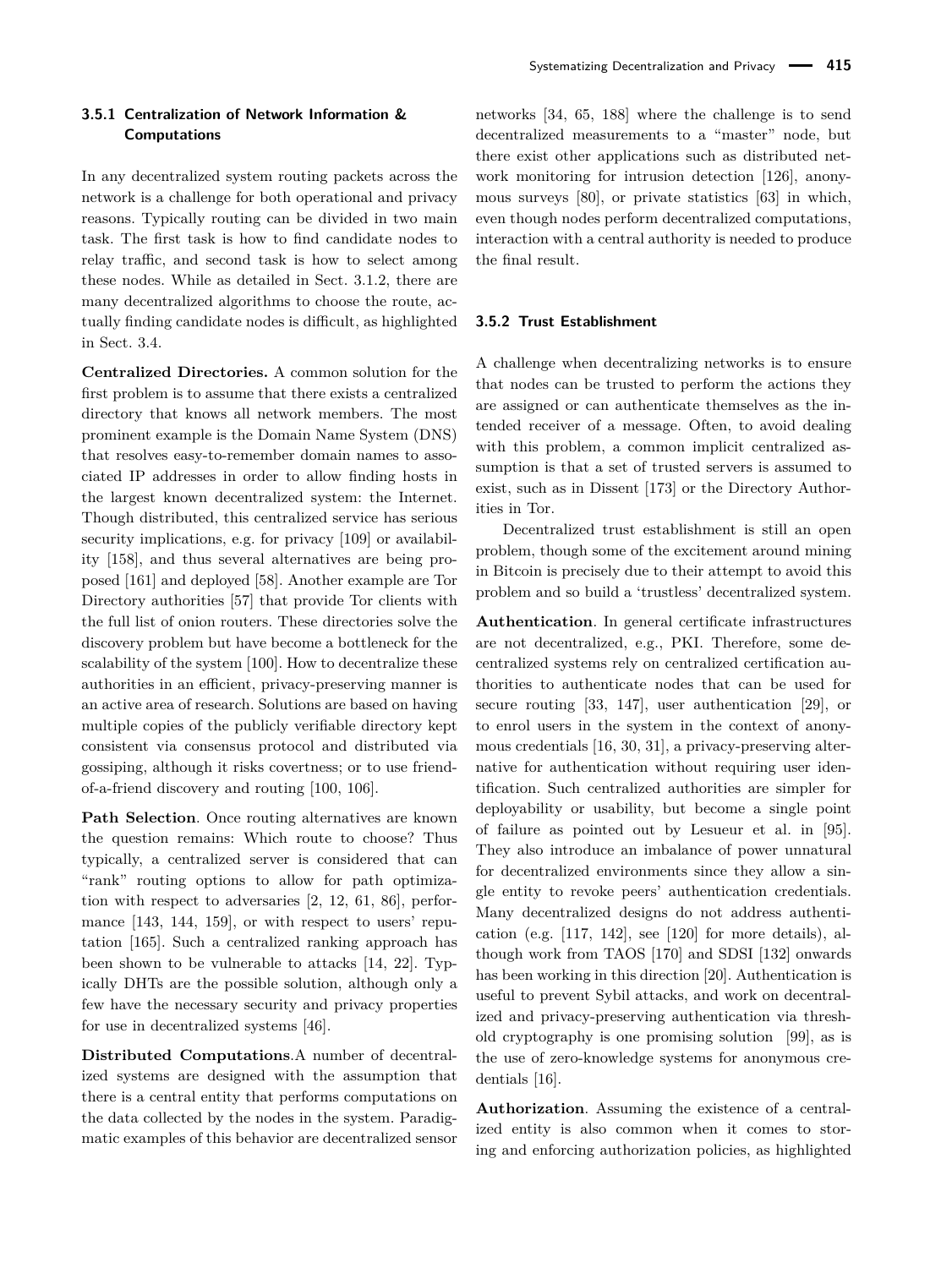by numerous efforts to decentralize policy management and enforcement from SDSI [\[132\]](#page-21-30) to more recent systems [\[94,](#page-20-33) [96,](#page-20-34) [169\]](#page-22-25). OAuth was designed to be federated in terms of authorization, but in practice only a few large providers use this standard [\[140\]](#page-21-31). So if an adversary compromises a user's single authentication method such as a password, it can compromise them across multiple decentralized systems. Work descending from SDSI [\[132\]](#page-21-30) to limited-time authorization via pseudonyms and blind signatures present one way forward to decentralize authorization [\[99\]](#page-20-32).

**Abuse Prevention**. As mentioned in Sect. [3.4](#page-9-0) accountability is a challenge in decentralized systems. Hence, existing abuse-prevention schemes end up relying on centralized parties, often determining global reputation scores. Solutions based on blacklistable credentials (anonymous credentials for which authorization can be selectively revoked) use a centralized authority for enrollment [\[154,](#page-21-32) [155\]](#page-21-33), or to store blacklists [\[85,](#page-19-35) [156\]](#page-21-34). Similarly, identity escrow [\[23\]](#page-18-29) or revocable anonymous communication solutions [\[40\]](#page-18-30), that allow for re-identification of misbehaving users require a centralized party that stores those identities. In practice, spam prevention in federated email systems also uses centralized lists of known spammers. Typically, these are built from preexisting trusted social networks, and only recently have reputation systems such as AnonRep (based on homomorphic encryption and verified shuffles) allowed reputation to be done in a privacy-preserving and decentralized manner [\[185\]](#page-22-26).

**Payment Systems**. In many applications of decentralized services it could be desirable to count on a payment system to reward peers for their contributions. While many alternatives have been presented in the literature specifically aimed at peer to peer systems, e.g. [\[17,](#page-17-12) [32,](#page-18-31) [178\]](#page-22-27), they inherently rely on a centralized authority that opens accounts (the bank) and sometimes even on other authorities that can act as "arbiters" in case of dispute [\[17\]](#page-17-12), or on authorities that record transactions to help taxation on the operations run in the system, even if the transactions are anonymized [\[151\]](#page-21-35). Decentralized crypto-currencies can help ameliorate this problem.

**Trusted Developer Community**. All decentralized systems work by virtue of having the nodes communicate via the same protocol. Thus, the actual software can be a centralized point of failure if the protocol is flawed. If the protocol is standardized or otherwise uniformly specified, the implementation of the protocol itis to apply the technique of forcing public transparency and auditing of the integrity of the development process. Open-source development, done in public repositories, is increasingly required. Integrity is ensured via deterministic builds [\[131\]](#page-21-36) so that everybody can verify the genuine binary, and the authority to run new versions of the software remains in the hands of the operators. This approach is already followed by Tor and increasingly by Bitcoin, where the choice to deploy particular open-source code is up to miners.

#### **Insights**.

- *Many decentralized systems implicitly rely on centralized components to hold network information for efficient routing or for establishing trust and defending against Sybil attacks.*
- *Essential user-facing infrastructure, from authentication to authorization is centralized even in decentralized systems. Developing alternatives seems to be an open problem, with no clear established design. For payments, Bitcoin has recently provided a decentralized solution, but it suffers from a number of scalability, privacy, and financial volatility problems.*
- *The developer community of a system is usually an implicit centralized authority, making social attacks on the developer community itself one of the largest dangers to any decentralized system.*

### <span id="page-12-0"></span>**3.6 Systematization of Existing Designs**

Table [1](#page-13-0) presents a systematic analysis of decentralized designs, clustered based on their principal goal. The columns infrastructure, network topology, authority relations, privacy properties, follow closely the definitions of the previous subsections. We applied some level of simplification to complex systems with multiple components or multiple use-cases. The systematization focuses on parts of the system relevant for its main use-case as used in prototype or deployment.

#### **Insights**.

– *Many systems that provide good coverage of privacy properties and decentralization (usually via DHTs) have not been widely deployed*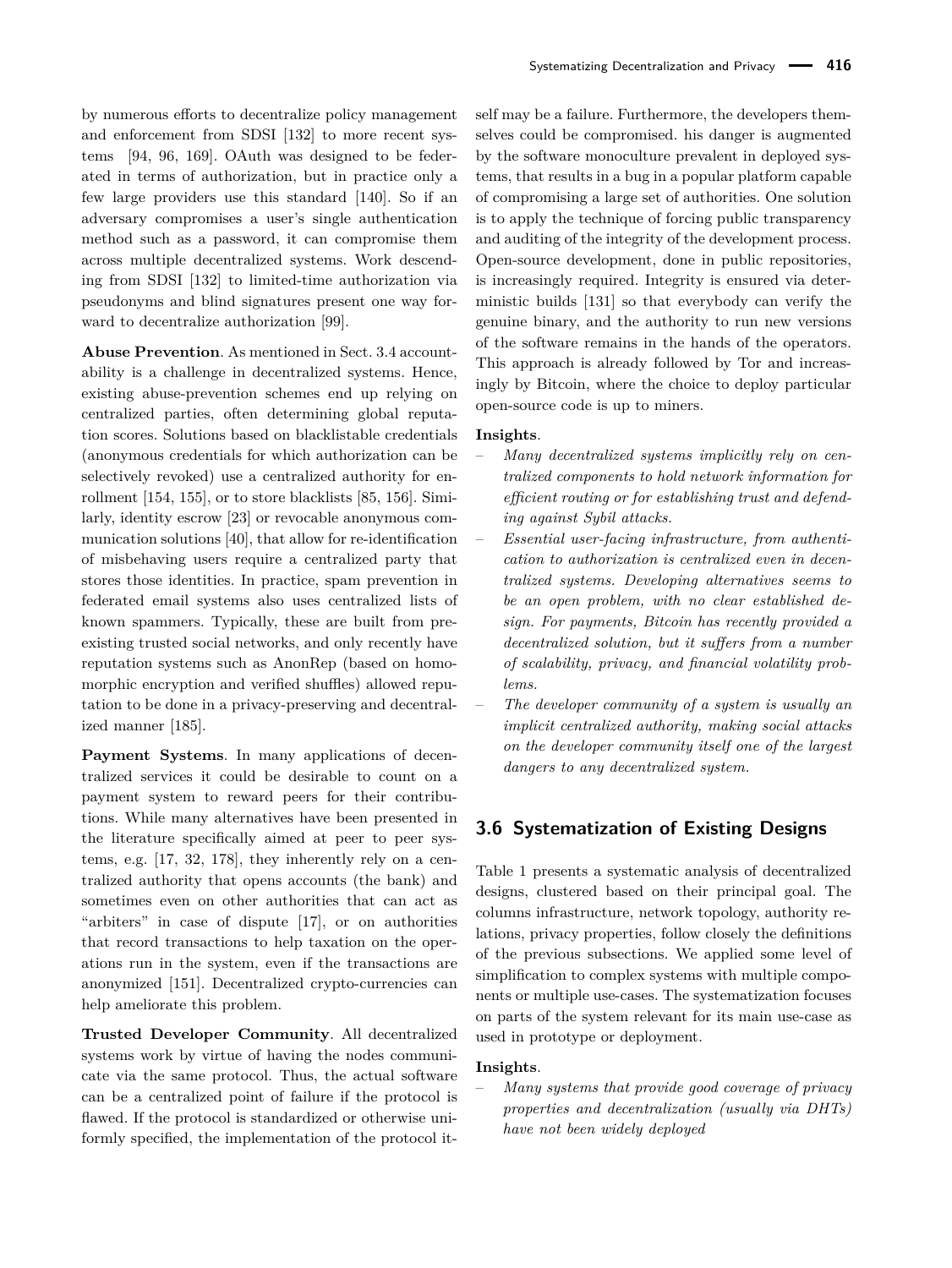<span id="page-13-0"></span>

| System                                 | Infrastructure   | Network Topology  | Authority        |   |   | <b>Fallider</b><br>Food Confidentiality<br>State American Prime Regional Prime | . Killige Agental | in Control Control Parker Cannon |
|----------------------------------------|------------------|-------------------|------------------|---|---|--------------------------------------------------------------------------------|-------------------|----------------------------------|
| User Anonymity                         |                  |                   |                  |   |   |                                                                                |                   |                                  |
| Tort [57]                              | Hybrid           | <b>Stratified</b> | P <sub>2P</sub>  |   |   |                                                                                |                   |                                  |
| Mixnets‡ [36, 45]                      | User-independent | Super-Node        | P <sub>2P</sub>  |   |   |                                                                                |                   |                                  |
| $12P_{+}$ $[81]$                       | User-based       | <b>HH</b>         | P <sub>2</sub> P |   |   |                                                                                |                   |                                  |
| $Crowds$ § [129]                       | User-based       | Mesh              | P <sub>2P</sub>  |   |   |                                                                                |                   |                                  |
| MCON§ [157]                            | User-Based       | Mesh              | Social           |   |   |                                                                                |                   |                                  |
| Censorship Resistance<br>File Sharing/ |                  |                   |                  |   |   |                                                                                |                   |                                  |
| BitTorrent‡ [24]                       | User-based       | Super-Node        | P <sub>2P</sub>  |   |   |                                                                                |                   |                                  |
| Freenet‡ [41]                          | User-based       | <b>THO</b>        | P <sub>2P</sub>  | ↘ |   |                                                                                |                   |                                  |
| Gnutella‡ [73]                         | User-based       | Super-Node        | P <sub>2</sub> P |   |   |                                                                                |                   |                                  |
| Publius† [163                          | User-independent | Mesh              | Federated        |   |   |                                                                                |                   |                                  |
| Eternity§ [8]                          | User-independent | Super-Node        | Federated        |   |   |                                                                                |                   |                                  |
| Tribbler‡ [124]                        | User-based       | <b>HE</b>         | Social           |   |   |                                                                                |                   |                                  |
| Vanish† [72]                           | User-based       | <b>HH</b>         | P <sub>2P</sub>  |   |   |                                                                                |                   |                                  |
| Tangler§ [162]                         | User-independent | Super-Node        | Federated        |   |   |                                                                                |                   |                                  |
| [139]<br>Tahoe-LAFS‡                   | User-independent | <b>Stratified</b> | Federated        |   |   |                                                                                |                   |                                  |
| Cryptocurrencies                       |                  |                   |                  |   |   |                                                                                |                   |                                  |
| Bitcoin‡ [112]                         | User-based       | Super-Node        | $Ad-hoc \pm$     |   |   |                                                                                |                   |                                  |
| Zerocash‡ [18]                         | User-based       | Super-Node        | Ad-hoc $\pm$     |   |   |                                                                                |                   |                                  |
| MojoNation‡ [168]                      | User-based       | Mesh              | P <sub>2</sub> P |   |   |                                                                                |                   |                                  |
| Ethereum# [66]                         | User-based       | Super-Node        | Ad-hoc $\pm$     |   |   |                                                                                |                   |                                  |
| Secure Messaging                       |                  |                   |                  |   |   |                                                                                |                   |                                  |
| <b>SMTP+PGP#</b> [123]                 | User-independent | <b>Stratified</b> | Federated        |   |   |                                                                                |                   |                                  |
| XMPP+OTR# [9]                          | User-independent | Stratified        | Federated        |   |   |                                                                                |                   |                                  |
| Briar† [28]                            | User-based       | Mesh              | Ad-hoc           |   |   |                                                                                |                   |                                  |
| DP5† [27]                              | User-independent | <b>Stratified</b> | Federated        |   |   |                                                                                |                   |                                  |
| Riposte§                               | User-independent | <b>Stratified</b> | Federated        |   |   |                                                                                |                   |                                  |
| Dissent/Buddies§ [173]                 | User-independent | Stratified        | Federated        |   |   |                                                                                |                   |                                  |
| $Drac\$ [44]                           | User-based       | Mesh              | Social           |   |   |                                                                                |                   |                                  |
| ShadowWalker§ [104]                    | User-based       | <b>THO</b>        | P <sub>2</sub> P |   |   |                                                                                |                   |                                  |
| Social Applications                    |                  |                   |                  |   |   |                                                                                |                   |                                  |
| Diaspora‡ [51]                         | User-based       | <b>Stratified</b> | Federated        |   |   |                                                                                |                   |                                  |
| $X-Vine$ § $[105]$                     | User-based       | <b>THO</b>        | Social           |   | ↘ |                                                                                |                   |                                  |
| Auditable Systems                      |                  |                   |                  |   |   |                                                                                |                   |                                  |
| CONIKS† [101                           | User-independent | <b>Stratified</b> | Federated $\pm$  |   |   |                                                                                |                   |                                  |
| Enigma† [189]                          | User-based       | Super-Node        | Federated±       |   |   |                                                                                |                   |                                  |
| [92]<br>Certificate Transparency#      | User-independent | <b>Stratified</b> | Federated±       |   |   |                                                                                |                   |                                  |
| Helios‡ [1]                            | User Independent | Super-Node        | Federated $\pm$  | ↘ | ↘ |                                                                                |                   |                                  |
|                                        |                  |                   |                  |   |   |                                                                                |                   |                                  |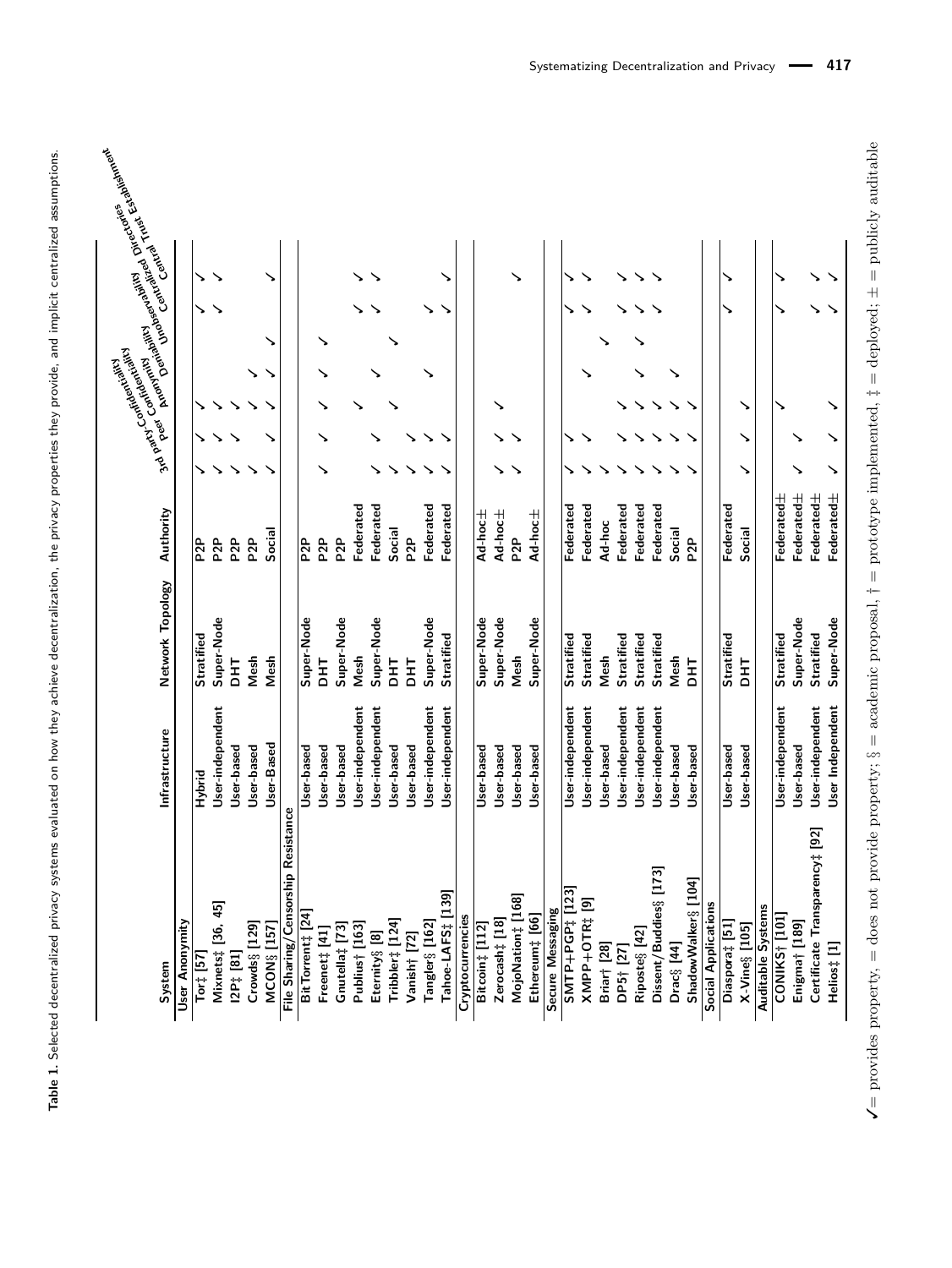- *Widely deployed systems either are userindependent federated systems or user-based DHTbased systems, both without advanced privacy properties.*
- *Hybrid and stratified systems such as Tor provide provide advanced privacy properties at the cost of centralized assumptions.*
- *The space of ad-hoc, mesh, and covert designs is under-explored.*

# **4 Future Research Lines**

# **4.1 Address Decentralization's Shortcomings**

To build the next generation of decentralized systems, good will, slogans, and demands are not enough. What is needed is a clear research plan. A number of designs we review consider decentralization as a goal and virtue in itself and do too little to address the inherent challenge of maintaining privacy properties and deployment with high availability. In particular we studied in Section [3.4](#page-9-0) a number of those challenges: an increased attack surface, with corrupt insiders; susceptibility to peers violating privacy and vulnerability to traffic analysis, integrity and consistency attacks; expensive and fragile routing; potential degradation in performance; loss of central choke points to enforce security controls; peer diversity and lack of incentives. These are serious and real threats, and not acknowledging them and confronting them head on leads to weak systems that cannot credibly compete with centralized solutions. This is demonstrated by the failure of Ethereum to promptly address the DAO vulnerability [\[48\]](#page-18-32). Indeed, decentralization in the style of early BitTorrent simply ends up being an inefficient way to do redundancy and availability without a centralized authority — and with no credible privacy properties. Likewise, Bitcoin and Ethereum provides this style of decentralization with the addition of integrity but their simplistic accountability designs harms privacy. Therefore, more research is required looking at systems such as Tor and Bitcoin as platforms rather than purely as channels, including understanding their interfaces, performance, quality of service guarantees and the privacy properties as a whole system in order to deliver better privacy properties.

Availability without centralization is a key promise of decentralized systems, but often fails when the system grows. The most important engineering challenge

of those reviewed is that decentralized systems often do not scale and are inefficient in comparison to centralized systems. In practice, in a world with limited resources and investment, inefficient decentralization leads to a failure of decentralization. This problematic dynamic is built into decentralized designs: maintaining highintegrity requires a majority to honestly participate in decisions. Although one could point to Bitcoin as a success, the larger Bitcoin network of miners grows the less it scales, as all miners need to detect and verify new blocks and transactions. Even worse, Ethereum smart contracts are executed on each node in the network. In both Bitcoin and Ethereum, as the number of nodes grows, the system gets slower. Due to this unfortunate design flaw, Bitcoin and Ethereum will face serious issues when scaling without major design changes that accountability as such does not address. We can be assured the current generation of attempts to "re-decentralize" the Internet will fail without more research on how to scale efficiently.

Finally, there has to be a deeper acceptance that even honest users and peers in decentralized systems will have to be incentivised to participate and behave cooperatively. This is particularly true when stronger privacy protections are implemented and reputation based on repeated and iterated interactions cannot be leveraged. In those cases standard platforms must be developed to prevent Sybil attacks and establish privacy preserving reputation to curtail abuse; accounting and payment mechanisms need to be devised to ensure that those that do work are rewarded to sustain their operations. Systems that do not provide incentives for participation in the infrastructure will fall foul of the tragedy of the commons and will remain mere proofs of concepts.

Even with motivated users, human fallibility must be addressed realistically. Decentralization advocates desire of users to return to a 'lost golden age' of self-hosting services, as in the 're-decentralize' project [\[128\]](#page-21-0). However, the popularity of services like Facebook and Gmail shows that most do not have the time or skills to host decentralized nodes unless a powerful incentive exists such as file-sharing. Worse, users may not be qualified at protecting their own systems, when even most skilled professional administrators cannot. Building successful decentralized systems that do not betray the security and privacy of their users is hard, and entails much more than tacking a blockchain or P2P network to a pre-existing problem, but also has to take into account platform security and ease of user operations.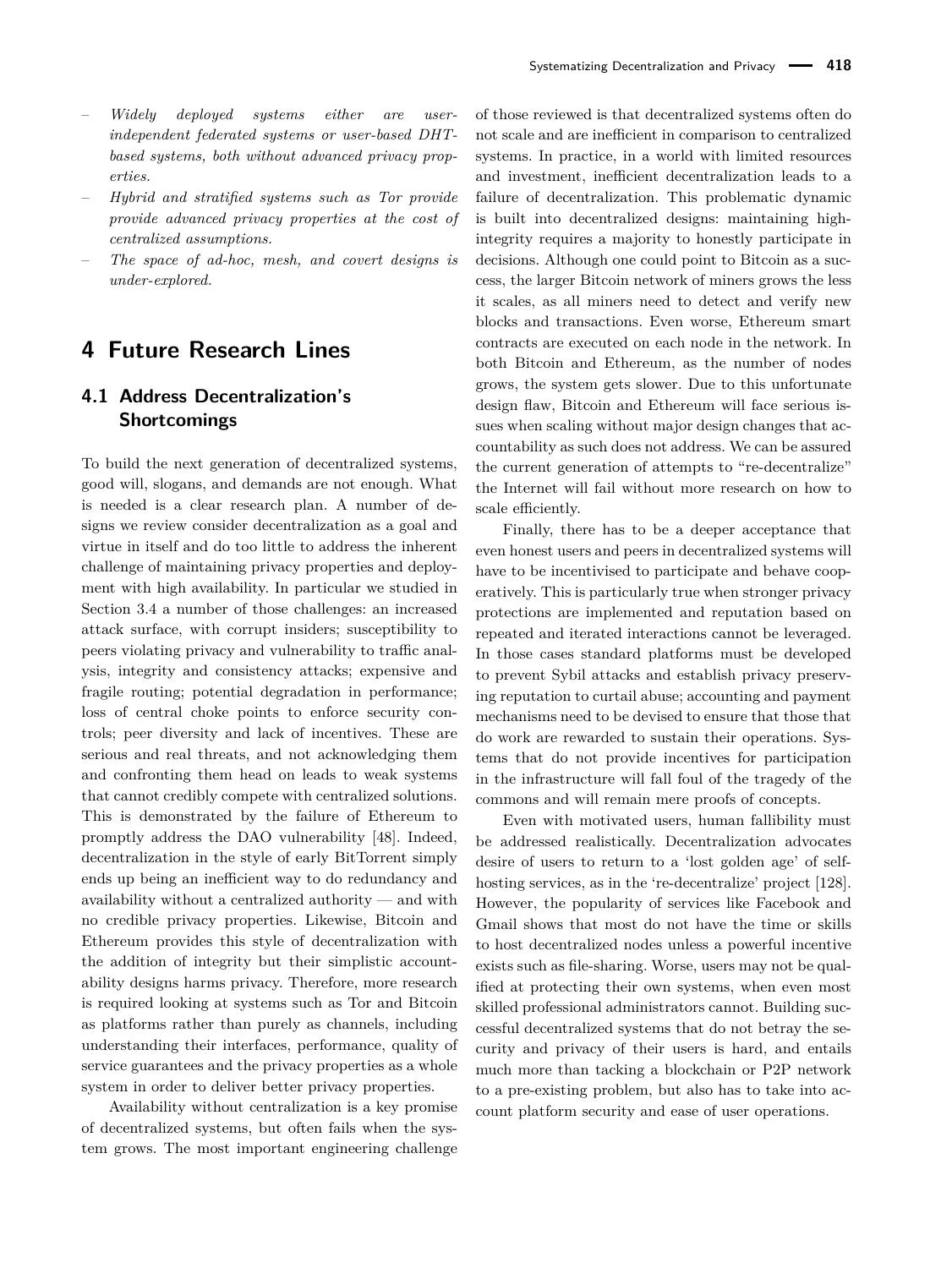Systems that claim to be decentralized today simply often use the adjective in an informal manner, resulting in decentralized "snake oil", as is the case for some blockchain-based start-ups. Unlike formal security definitions, information-theoretic definitions of anonymity, and differential privacy, there are no coherent quantitative metrics to characterize decentralization. Aside from having a common definition of the privacy and security properties, decentralization engineering also requires the development of design strategies that measure both decentralization and its effect on the properties systematized earlier. More often than not, properties are neglected, rarely mentioned or evaluated, including the impact of decentralization and availability. Section [3.1,](#page-2-1) for instance, illustrates the variety of options in this design space.

**Strategies**

Beyond the impact of decentralization on availability, a key missing piece is a systematic means for evaluating the privacy and security properties provided by a given decentralization system. As we evidence, decentralization can support privacy in many ways (Section [3.3\)](#page-8-0), as well as supporting other properties too (Section [3.2\)](#page-6-0). We observe that systems are often designed with one particular privacy goal in mind, which is frequently redefined to suit the design, and system designers tend to resort to ad-hoc evaluation. A particular case in which a lack of systematic evaluation has great impact in terms of understanding the protection provided by decentralized system is the case of compound systems (i.e, systems that combine different schemes to try to improve overall protection); or the case where systems are deployed in environments with different characteristics than those assumed in their design. In decentralized systems, it is not granted that the protection of the whole is greater or equal than the sum of the parts. In fact, the inverse may hold: combining different decentralized systems with different assumptions may violate the properties each system guarantees by itself. For example, while a user may assume using BitTorrent over Tor provides anonymity for file-sharing, in fact the reverse holds: Tor provides no anonymity to UDP-based systems like BitTorrent, and users can even be deanonymized by virtue of running BitTorrent [\[93\]](#page-20-35). In other words, systems to not exist in a vacuum. Their analysis and evaluation needs to account for interactions with their environment or other systems.

A similar trend is observed in terms of measuring the severity of disadvantages introduced by decentralization. Though, as we show in Section [3.4,](#page-9-0) many weaknesses arise from decentralizing, few works evaluate their implications, or do so in a design specific way that is difficult to extrapolate to other systems. As a result it is extremely difficult to compare systems and find promising new directions. This slows the development of robust decentralized systems by obscuring good design decisions. For example, in many systems there is a trade-off between privacy and availability.

Further work is also required to radically simplify the deployment and management of "real-world" decentralized applications, either on larger platforms or as stand-alone distributed systems. Deployability and usable application life-cycle support is at the heart of the current centralized cloud-based 'dev-ops' revolution, and has made centralized app stores and Web applications as popular as they are. Yet, there are no equivalent tools or technologies to facilitate the deployment, management, and monitoring of decentralized systems, let alone their continuous updates, application life-cycle management, and telemetry. This gap negatively affects developer's productivity and makes the engineering and maintenance of decentralized systems very expensive. Building toolchains that support easy management – without introducing any central control – is largely an open research problem. Successful projects such as Tor and Bitcoin have developed best practices and running code in that space such as open-source development and *reproducible builds* [\[131\]](#page-21-36) to address security concerns that may be generalized.

#### **Key Research Questions for Decentralization**.

- *Are there generalized techniques to provide privacy and integrity properties for decentralized systems without damaging availability?*
- *Can we develop systematic techniques to evaluate decentralized systems both in isolation and when they are deployed in different environments?*
- *How can human users be incentivised to work in a decentralized manner?*
- *How do real-world deployment of decentralization lead to scalability challenges that change the desired properties and defeat decentralization?*
- *Can we develop a mathematical metric to define degrees of decentralization?*

In the next section we will provide provisional answers to these questions to guide future research. These answers will be based on the observations built in previous sections.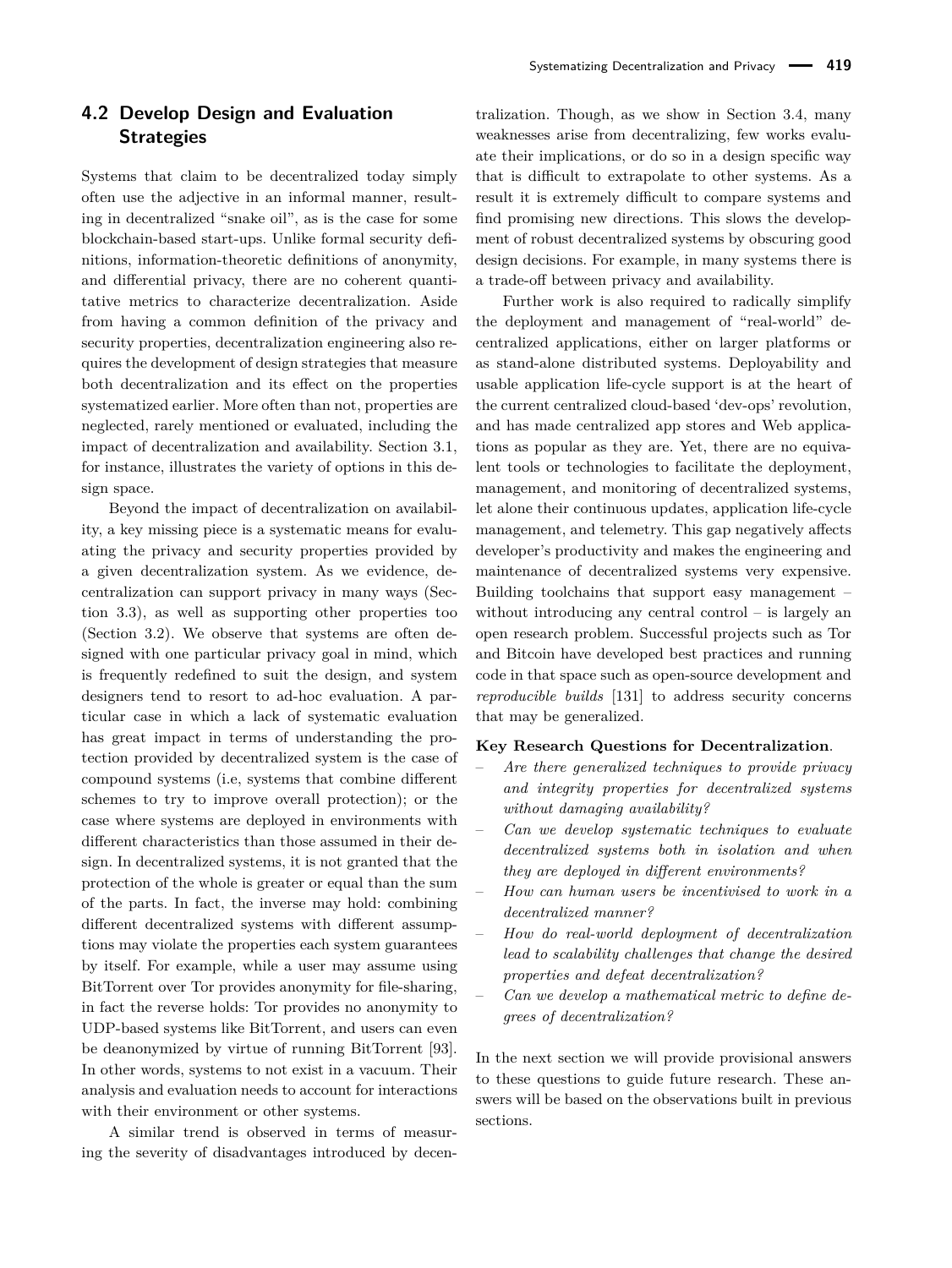# **5 Conclusions: Towards Full Decentralization**

**Availability, Privacy, and Integrity**. Our analysis points to some fundamental trade-off between availability, privacy, and integrity in decentralized systems: A good design for one is an unsafe design pattern for another. Systems use a wide variety of infrastructure, network topology, and authority relation choices (as systematized in Table [1\)](#page-13-0). Three widely deployed decentralized systems demonstrate a different set of design goals. Bitcoin comes with high-integrity at the cost of a public ledger with little privacy. Tor routers provide high-privacy at the cost of no available or correct collective statistics to ensure the integrity of the entire system. BitTorrent provides high availability in downloading files, but fails to provide privacy to its users against powerful adversaries.

We believe it is not pre-ordained that there is a trade-off between privacy, availability, and integrity in decentralized systems by virtue of using advanced cryptographic techniques. Unlike Bitcoin, Zerocash[\[18\]](#page-18-15) combines both privacy and integrity using zero-knowledge proofs. Likewise, many academic systems, such as Drac[\[44\]](#page-18-14), tackle traffic analysis to defend privacy in a P2P network. Simply put, advanced techniques for providing everything from dummy traffic for anonymity to succinct zero-knowledge proofs are not yet part of the toolbox for many decentralized system engineers.

**Interdisciplinarity**. Reviewing the literature reveals that to build good secure privacy-preserving decentralized systems, one needs:

- Expertise in building *distributed systems*, as decentralized systems are by definition distributed.
- Knowledge of modern *cryptography*, as complex cryptographic protocols are necessary to achieve simultaneously privacy, integrity and availability.
- An understanding of *mechanism design, game theory and sociology* to motivate cooperation amongst possibly selfish actors.

The focus on social incentive structures is usually left out, and thus most decentralized systems do not gain real-world wide deployment. In general, the involvement of nodes in decentralized systems varies and this is usually mirrored in the power allowed to authorities, as well as in inter-node relationships that reflect social behavior. Some designs assume centralized components, for better availability and performance. Others push for sheer decentralization, in pursuit of resilience to censorship and network outages. Are these design choices often social or political rather than technical? Most designs, though, fall somewhere in the middle and generally impose cryptographic techniques and rely on real-world dynamics in order to defend against adversarial nodes. Certainly, the way decentralization is achieved affects the privacy of the users and thus their behavior. It falls upon decentralized system designers to achieve satisfactory performance and deployability, while taking into account not just the technical but the necessary social structure of the system.

**Real-world Scalability**. From our study of the literature, we have shown that a number of key functions of decentralized systems often fall-back to centralized models in practice for scalability, even when unnecessary. First, network directories, key management, and naming often remain centralized. Thus, the there is a need to design of collective high-integrity and re-usable infrastructures to support directories, node discovery, and key exchange. These mechanisms need to scale up and remain decentralized, while not being open to corruption or inconsistencies.

Second, reputation and abuse control often require either centralized entities, or building on pre-existing social networks in user-based infrastructure. Even advanced privacy-preserving techniques, such as anonymous blacklisting, assume that centralized services will issue and bind identities, and e-cash protocols rely on a bank to issue coins and prevent double spending. More work is required in establishing reputation in decentralized systems and preventing abuse without resorting to central points of control.

Third, it is important to make credible assumptions about the platform security and computing environment of end-users or other devices. It is too facile to heavily rely on end-user systems keeping secret keys and data, and ignore that they are often compromised. Achieving perfect end-point security is an ambitious goal in and of itself – and so needed but beyond the strict remit of building secure decentralized systems. Decentralized architectures that display or limit the effect of compromises, and which may 'heal' and recover privacy properties following hacks, should be preferred to those that fail catastrophically or silently under those conditions.

**Defining Decentralization**. In general, decentralized systems are networks. Yet as shown by the difference between network topologies for routing and the relationships of authority, a decentralized network is not simply a single network, but multiple kinds of networks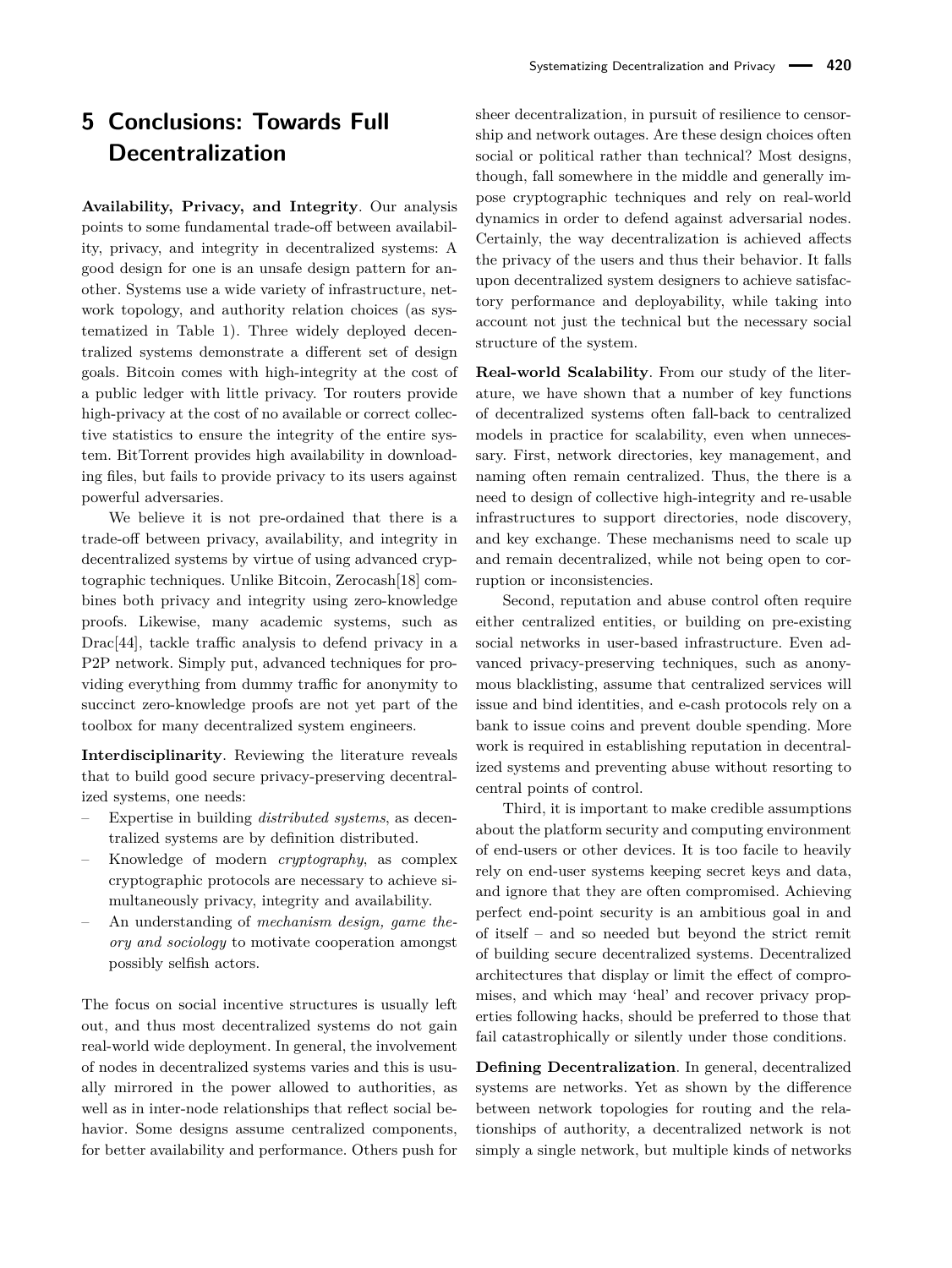connected on different levels of abstraction. Worse, the overly simplified models of decentralization presented in many papers and research prototypes do not take into account the changes produced by real-world usage into account. As shown by BitTorrent, simple decentralized networks tend to evolve from P2P into super-node systems. In general, as a system scales there is a tendency towards distribution, but not decentralization, in order to maintain efficiency. Using network science, one can show simple models such as random graphs with basic mechanism design such as preferential attachment scale into small-world systems over time, and these systems often simply transform into a federated client-server architecture or a simple centralized distributed system. In order to maintain decentralization as an emergent property, it appears that advanced hybrid and stratified system, e.g. Tor, are necessary to "unnaturally" maintain decentralization and the relevant privacy properties. Yet, the Tor network has many centralized technical (complete network information by directory authorities) and social assumptions (control by a core group of developers). The key point of a real measure of decentralization should be to take these more stratified designs into account. An ideal decentralized system would remove all centralized assumptions while maintaining the needed security and privacy properties.

The ultimate bet of decentralized systems is still open: is being vulnerable to a (possibly random) subset of decentralized authorities better than being vulnerable to a single centralized authority? Decentralization seems to be the result of a breakdown in trust in centralized institutions, but we do not yet understand how to build decentralized social institutions to support decentralized technical systems despite the promises of Bitcoin to produce algorithmic monetary policy, or the promise of Ethereum to support modern civilization with scripts with dubious security properties. Decentralization is a hard problem, but the fact that it is technically amendable to advanced techniques from distributed systems and cryptography should indicate that the social questions at the heart of decentralization are not unsolvable.

**Acknowledgements.** The authors would like to thank the reviewers for insightful comments that helped improving the paper, in particular Prateek Mittal for acting as shepherd. This work is supported by the EU H2020 project NEXTLEAP (GA 688722).

# **References**

- <span id="page-17-6"></span>[1] B. Adida. Helios: Web-based open-audit voting. In 17th USENIX Security Symposium, 2008.
- <span id="page-17-13"></span>[2] M. Akhoondi, C. Yu, and H. V. Madhyastha. LASTor: A low-latency as-aware tor client. In IEEE Symposium on Security and Privacy, 2012.
- <span id="page-17-5"></span>[3] D. Alhadidi, N. Mohammed, B. C. M. Fung, and M. Debbabi. Secure distributed framework for achieving  $\epsilon$ differential privacy. In 12th Privacy Enhancing Technologies Symposium, 2012.
- <span id="page-17-10"></span>[4] M. AlSabah, K. S. Bauer, and I. Goldberg. Enhancing Tor's performance using real-time traffic classification. In 19th ACM Conference on Computer and Communications Security, 2012.
- <span id="page-17-11"></span>[5] M. AlSabah, K. S. Bauer, I. Goldberg, D. Grunwald, D. McCoy, S. Savage, and G. M. Voelker. DefenestraTor: Throwing Out Windows in Tor. In 11th Privacy Enhancing Technologies Symposium, 2011.
- <span id="page-17-1"></span>[6] A&M Records, Inc. v. Napster, Inc., 239 F.3d 1004. [https:](https://law.resource.org/pub/us/case/reporter/F3/239/239.F3d.1004.00-16403.00-16401.html) [//law.resource.org/pub/us/case/reporter/F3/239/239.](https://law.resource.org/pub/us/case/reporter/F3/239/239.F3d.1004.00-16403.00-16401.html) [F3d.1004.00-16403.00-16401.html,](https://law.resource.org/pub/us/case/reporter/F3/239/239.F3d.1004.00-16403.00-16401.html) 2001. Last accessed: September 27, 2017.
- <span id="page-17-8"></span>[7] D. P. Anderson, J. Cobb, E. Korpela, M. Lebofsky, and D. Werthimer. Seti@ home: an experiment in publicresource computing. Communications of the ACM, 45(11):56–61, 2002.
- <span id="page-17-0"></span>[8] R. Anderson. The Eternity service. In Pragocrypt, 1996.
- <span id="page-17-3"></span>[9] P. S. Andre. IETF RFC 6120 Extensible Messaging and Presence Protocol (xmpp): Core. [https://www.ietf.org/rfc/](https://www.ietf.org/rfc/rfc6120.txt) [rfc6120.txt,](https://www.ietf.org/rfc/rfc6120.txt) 2011. Last accessed: September 27, 2017.
- <span id="page-17-4"></span>[10] M. Andrychowicz, S. Dziembowski, D. Malinowski, and L. Mazurek. Secure multiparty computations on Bitcoin. In IEEE Symposium on Security and Privacy, 2014.
- <span id="page-17-9"></span>[11] M. S. Artigas and P. G. López. On routing in Distributed Hash Tables: Is reputation a shelter from malicious behavior and churn? In 9th IEEE Conference on Peer-to-Peer Computing, pages 31–40, 2009.
- <span id="page-17-14"></span>[12] M. Backes, A. Kate, S. Meiser, and E. Mohammadi. (nothing else) MATor(s): Monitoring the anonymity of Tor's path selection. In 21st ACM Conference on Computer and Communications Security, 2014.
- <span id="page-17-2"></span>[13] P. Baran et al. On distributed communications. Volumes I-XI, RAND Corporation Research Documents, August, 1964.
- <span id="page-17-15"></span>[14] K. S. Bauer, D. McCoy, D. Grunwald, T. Kohno, and D. C. Sicker. Low-resource routing attacks against Tor. In ACM Workshop on Privacy in the Electronic Society, 2007.
- <span id="page-17-7"></span>[15] L. Bauer, S. Garriss, and M. K. Reiter. Distributed proving in access-control systems. In IEEE Symposium on Security and Privacy, 2005.
- <span id="page-17-16"></span>[16] M. Belenkiy, J. Camenisch, M. Chase, M. Kohlweiss, A. Lysyanskaya, and H. Shacham. Randomizable proofs and delegatable anonymous credentials. In 29th International Cryptology Conference Advances in Cryptology, 2009.
- <span id="page-17-12"></span>[17] M. Belenkiy, M. Chase, C. C. Erway, J. Jannotti, A. Küpçü, A. Lysyanskaya, and E. Rachlin. Making P2P accountable without losing privacy. In ACM Workshop on Privacy in the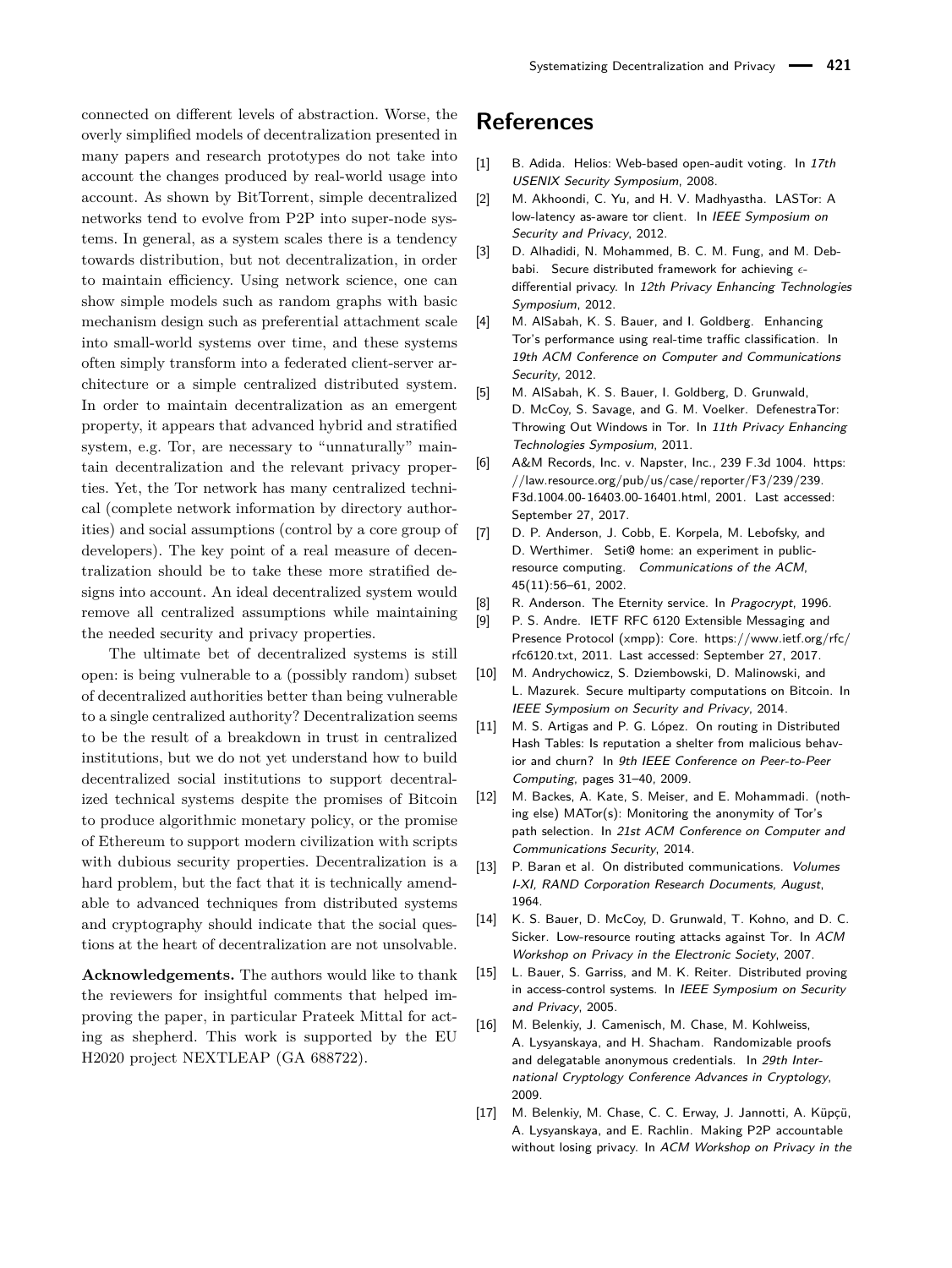Electronic Society, 2007.

- <span id="page-18-15"></span>[18] E. Ben-Sasson, A. Chiesa, C. Garman, M. Green, I. Miers, E. Tromer, and M. Virza. Zerocash: Decentralized anonymous payments from Bitcoin. In IEEE Symposium on Security and Privacy, 2014.
- <span id="page-18-17"></span>[19] A. Bielenberg, L. Helm, A. Gentilucci, D. Stefanescu, and H. Zhang. The growth of diaspora-a decentralized online social network in the wild. In IEEE Conference on Computer Communications Workshops, 2012.
- <span id="page-18-28"></span>[20] A. Birgisson, J. G. Politz, Úlfar Erlingsson, A. Taly, M. Vrable, and M. Lentczner. Macaroons: Cookies with contextual caveats for decentralized authorization in the cloud. In Network and Distributed System Security Symposium, 2014.
- <span id="page-18-18"></span>[21] A. Biryukov, D. Khovratovich, and I. Pustogarov. Deanonymisation of clients in bitcoin P2P network. In 21st ACM Conference on Computer and Communications Security, 2014.
- <span id="page-18-21"></span>[22] A. Biryukov, I. Pustogarov, and R. Weinmann. Trawling for Tor Hidden Services: Detection, measurement, deanonymization. In IEEE Symposium on Security and Privacy,, 2013.
- <span id="page-18-29"></span>[23] J. Biskup and U. Flegel. Threshold-based identity recovery for privacy enhanced applications. In 7th ACM Conference on Computer and Communications Security, 2000.
- <span id="page-18-0"></span>[24] BitTorrent. [http://www.bittorrent.org/.](http://www.bittorrent.org/) Last accessed: September 27, 2017.
- <span id="page-18-16"></span>[25] M. Blaze, J. Feigenbaum, and A. D. Keromytis. Keynote: Trust Management for Public-Key Infrastructures (position paper). In 6th International Workshop on Security Protocols, 1998.
- <span id="page-18-9"></span>[26] D. Bogdanov, S. Laur, and J. Willemson. Sharemind: A framework for fast privacy-preserving computations. In 13th European Symposium on Research in Computer Security. 2008.
- <span id="page-18-4"></span>[27] N. Borisov, G. Danezis, and I. Goldberg. DP5: A private presence service. Proceedings on Privacy Enhancing Technologies, 2015(2):4–24, 2015.
- <span id="page-18-10"></span>[28] The Briar Project. [https://briarproject.org.](https://briarproject.org) Last accessed: September 27, 2017.
- <span id="page-18-25"></span>[29] S. Buchegger, D. Schiöberg, L. Vu, and A. Datta. Peer-SoN: P2P social networking: early experiences and insights. In 2nd ACM EuroSys Workshop on Social Network Systems, 2009.
- <span id="page-18-26"></span>[30] J. Camenisch, S. Hohenberger, M. Kohlweiss, A. Lysyanskaya, and M. Meyerovich. How to win the clonewars: efficient periodic n-times anonymous authentication. In 13th ACM Conference on Computer and Communications Security, 2006.
- <span id="page-18-27"></span>[31] J. Camenisch and A. Lysyanskaya. An efficient system for non-transferable anonymous credentials with optional anonymity revocation. In International Conference on the Theory and Application of Cryptographic Techniques Advances in Cryptology, 2001.
- <span id="page-18-31"></span>[32] J. Camenisch, A. Lysyanskaya, and M. Meyerovich. Endorsed e-cash. In 2007 IEEE Symposium on Security and Privacy, 2007.
- <span id="page-18-24"></span>[33] M. Castro, P. Druschel, A. J. Ganesh, A. I. T. Rowstron, and D. S. Wallach. Secure routing for structured peerto-peer overlay networks. In 5th USENIX Symposium on

Operating System Design and Implementation, 2002.

- <span id="page-18-23"></span>[34] H. Chan and A. Perrig. Efficient security primitives derived from a secure aggregation algorithm. In 15th ACM Conference on Computer and Communications Security, 2008.
- <span id="page-18-1"></span>[35] F. Chang, J. Dean, S. Ghemawat, W. C. Hsieh, D. A. Wallach, M. Burrows, T. Chandra, A. Fikes, and R. E. Gruber. Bigtable: A distributed storage system for structured data. ACM Transactions on Computer Systems (TOCS), 2008.
- <span id="page-18-7"></span>[36] D. Chaum. Untraceable electronic mail, return addresses, and digital pseudonyms. Commun. ACM, 1981.
- <span id="page-18-8"></span>[37] D. Chaum. The Dining Cryptographers problem: Unconditional sender and recipient untraceability. J. Cryptology, 1988.
- <span id="page-18-20"></span>[38] Y. Chen, R. Sion, and B. Carbunar. XPay: practical anonymous payments for tor routing and other networked services. In ACM Workshop on Privacy in the Electronic Society, 2009.
- <span id="page-18-6"></span>[39] B. Chor, E. Kushilevitz, O. Goldreich, and M. Sudan. Private information retrieval. J. ACM, 1998.
- <span id="page-18-30"></span>[40] J. Claessens, C. Díaz, C. Goemans, J. Dumortier, B. Preneel, and J. Vandewalle. Revocable anonymous access to the Internet? Internet Research, 2003.
- <span id="page-18-3"></span>[41] I. Clarke, O. Sandberg, B. Wiley, and T. W. Hong. Freenet: A distributed anonymous information storage and retrieval system. In Designing Privacy Enhancing Technologies, International Workshop on Design Issues in Anonymity and Unobservability, 2000.
- <span id="page-18-5"></span>[42] H. Corrigan-Gibbs, D. Boneh, and D. Mazières. Riposte: An anonymous messaging system handling millions of users. In 2015 IEEE Symposium on Security and Privacy, 2015.
- <span id="page-18-12"></span>[43] E. Damiani, S. D. C. di Vimercati, S. Paraboschi, P. Samarati, and F. Violante. A reputation-based approach for choosing reliable resources in peer-to-peer networks. In 9th ACM Conference on Computer and Communications Security, 2002.
- <span id="page-18-14"></span>[44] G. Danezis, C. Díaz, C. Troncoso, and B. Laurie. Drac: An architecture for anonymous low-volume communications. In 10th Privacy Enhancing Technologies Symposium, 2010.
- <span id="page-18-19"></span>[45] G. Danezis, R. Dingledine, and N. Mathewson. Mixminion: Design of a type III anonymous remailer protocol. In IEEE Symposium on Security and Privacy, 2003.
- <span id="page-18-22"></span>[46] G. Danezis, C. Lesniewski-Laas, M. F. Kaashoek, and R. Anderson. Sybil-resistant dht routing. In European Symposium On Research In Computer Security, pages 305– 318. Springer, 2005.
- <span id="page-18-13"></span>[47] G. Danezis and P. Mittal. Sybillnfer: Detecting sybil nodes using social networks. In Network and Distributed System Security Symposium, 2009.
- <span id="page-18-32"></span>[48] Critical update re: Dao vulnerability. [https://blog.](https://blog.ethereum.org/2016/06/17/critical-update-re-dao-vulnerability/) [ethereum.org/2016/06/17/critical-update-re-dao](https://blog.ethereum.org/2016/06/17/critical-update-re-dao-vulnerability/)[vulnerability/.](https://blog.ethereum.org/2016/06/17/critical-update-re-dao-vulnerability/) Last accessed: September 27, 2017.
- <span id="page-18-2"></span>[49] J. Dean and S. Ghemawat. MapReduce: simplified data processing on large clusters. Communications of the ACM, 2008.
- <span id="page-18-11"></span>[50] C. Decker, R. Eidenbenz, and R. Wattenhofer. Exploring and improving BitTorrent topologies. In 13th IEEE International Conference on Peer-to-Peer Computing, 2013.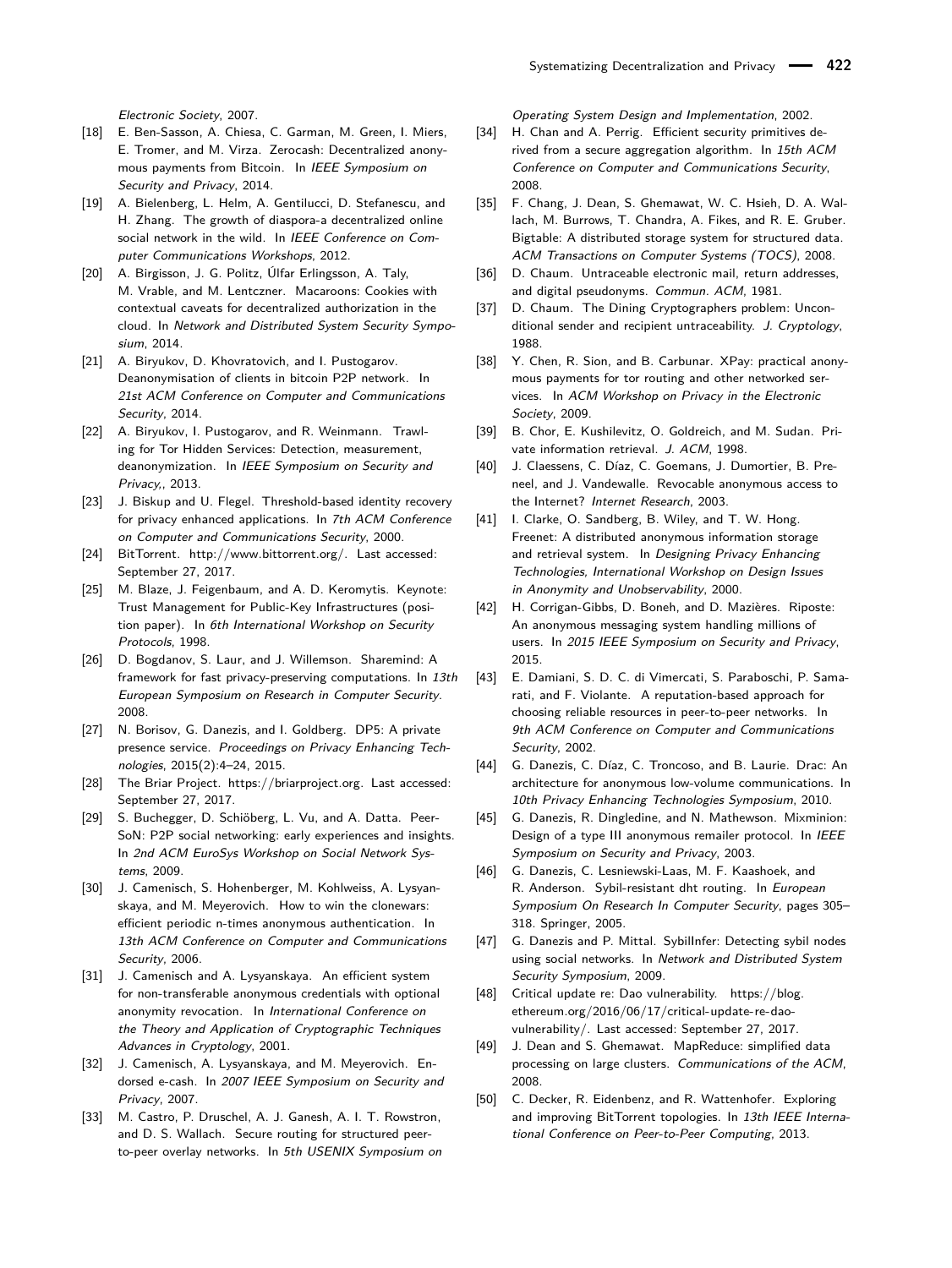- <span id="page-19-38"></span>[51] diaspora\*: The online social world where you are in control. [https://diasporafoundation.org/.](https://diasporafoundation.org/) Last accessed: September 27, 2017.
- <span id="page-19-7"></span>[52] C. Díaz, G. Danezis, C. Grothoff, A. Pfitzmann, and P. F. Syverson. Panel Discussion - Mix Cascades Versus Peerto-Peer: Is One Concept Superior? In Privacy Enhancing Technologies, pages 242–242, 2004.
- <span id="page-19-4"></span>[53] C. Díaz, S. J. Murdoch, and C. Troncoso. Impact of network topology on anonymity and overhead in low-latency anonymity networks. In 10th Privacy Enhancing Technologies Symposium, 2010.
- <span id="page-19-16"></span>[54] C. Diaz, O. Tene, and S. Gurses. Hero or villain: The data controller in privacy law and technologies. Ohio St. LJ, 74:923–963, 2013.
- <span id="page-19-24"></span>[55] R. Dingledine and N. Mathewson. Anonymity loves company: Usability and the network effect. In 5th Workshop on the Economics of Information Security (WEIS), 2006.
- <span id="page-19-14"></span>[56] R. Dingledine and N. Mathewson. Design of a blockingresistant anonymity system. The Tor Project, Tech. Rep, 1, 2006.
- <span id="page-19-0"></span>[57] R. Dingledine, N. Mathewson, and P. F. Syverson. Tor: The second-generation onion router. In 13th USENIX Security Symposium, 2004.
- <span id="page-19-29"></span>[58] Dot-Bit: Secure Decentralized DNS. [https://bit.namecoin.](https://bit.namecoin.info/) [info/.](https://bit.namecoin.info/) Last accessed: September 27, 2017.
- <span id="page-19-8"></span>[59] J. R. Douceur. The sybil attack. In 1st International Worksop on Peer-to-Peer Systems, 2002.
- <span id="page-19-18"></span>[60] Y. Duan, N. Youdao, J. Canny, and J. Z. Zhan. P4P: practical large-scale privacy-preserving distributed computation robust against malicious users. In 19th USENIX Security Symposium, 2010.
- <span id="page-19-30"></span>[61] M. Edman and P. F. Syverson. AS-awareness in tor path selection. In 16th ACM Conference on Computer and Communications Security, 2009.
- <span id="page-19-3"></span>[62] e-gold. [http://e-gold.com/.](http://e-gold.com/) Last accessed: September 27, 2017.
- <span id="page-19-34"></span>[63] T. Elahi, G. Danezis, and I. Goldberg. PrivEx: Private collection of traffic statistics for anonymous communication networks. In 21st ACM Conference on Computer and Communications Security, 2014.
- <span id="page-19-12"></span>[64] C. M. Ellison. Establishing identity without certification authorities. In 6th USENIX Security Symposium, 1996.
- <span id="page-19-32"></span>[65] L. Eschenauer and V. D. Gligor. A key-management scheme for distributed sensor networks. In 9th ACM Conference on Computer and Communications Security, 2002.
- <span id="page-19-37"></span>[66] Ethereum Project. [https://www.ethereum.org/.](https://www.ethereum.org/) Last accessed: September 27, 2017.
- <span id="page-19-15"></span>[67] European Data Protection Supervisor. Opinion on privacy in the digital age (march 2010): "Privacy by Design" as a key tool to ensure citizen's trust in ICTS, 2010.
- <span id="page-19-13"></span>[68] A. J. Feldman, A. Blankstein, M. J. Freedman, and E. W. Felten. Social networking with Frientegrity: Privacy and integrity with an untrusted provider. In 21th USENIX Security Symposium, 2012.
- <span id="page-19-26"></span>[69] M. Feldotto, C. Scheideler, and K. Graffi. HSkip+: A selfstabilizing overlay network for nodes with heterogeneous bandwidths. In 14th IEEE International Conference on Peer-to-Peer Computing, 2014.
- <span id="page-19-19"></span>[70] M. J. Freedman and R. Morris. Tarzan: A peer-to-peer anonymizing network layer. In 9th ACM conference on

Computer and communications security, 2002.

- <span id="page-19-25"></span>[71] J. Freudiger, M. H. Manshaei, J. Hubaux, and D. C. Parkes. On non-cooperative location privacy: a gametheoretic analysis. In 16th ACM Conference on Computer and Communications Security, 2009.
- <span id="page-19-11"></span>[72] R. Geambasu, T. Kohno, A. A. Levy, and H. M. Levy. Vanish: Increasing data privacy with self-destructing data. In 18th USENIX Security Symposium, 2009.
- <span id="page-19-5"></span>[73] Gnutella: File sharing and distribution network. [http://rfc](http://rfc-gnutella.sourceforge.net/)[gnutella.sourceforge.net/.](http://rfc-gnutella.sourceforge.net/) Last accessed: September 27, 2017.
- <span id="page-19-1"></span>[74] G. Greenwald. No place to hide: Edward Snowden, the NSA, and the US surveillance state. Macmillan, 2014.
- <span id="page-19-10"></span>[75] D. A. Gritzalis. Secure electronic voting, volume 7. Springer Science & Business Media, 2012.
- <span id="page-19-23"></span>[76] E. Heilman, A. Kendler, A. Zohar, and S. Goldberg. Eclipse attacks on Bitcoin's peer-to-peer network. In 24th USENIX Security Symposium, 2015.
- <span id="page-19-2"></span>[77] S. Helmers. A brief history of anon.penet.fi: the legendary anonymous remailer. CMC Magazine, 1997.
- <span id="page-19-20"></span>[78] M. Herrmann and C. Grothoff. Privacy-implications of performance-based peer selection by onion-routers: A realworld case study using I2P. In Privacy Enhancing Technologies, 2011.
- <span id="page-19-28"></span>[79] K. J. Hoffman, D. Zage, and C. Nita-Rotaru. A survey of attack and defense techniques for reputation systems. ACM Comput. Surv., 2009.
- <span id="page-19-33"></span>[80] S. Hohenberger, S. Myers, R. Pass, and A. Shelat. AN-ONIZE: A large-scale anonymous survey system. In IEEE Symposium on Security and Privacy, 2014.
- <span id="page-19-36"></span>[81] I2P: The invisible internet project. [https://geti2p.net/en/.](https://geti2p.net/en/) Last accessed: September 27, 2017.
- <span id="page-19-21"></span>[82] R. Janakiraman, M. Waldvogel, and Q. Zhang. Indra: A peer-to-peer approach to network intrusion detection and prevention. In 12th IEEE International Workshops on Enabling Technologies, 2003.
- <span id="page-19-9"></span>[83] A. Johnson, P. F. Syverson, R. Dingledine, and N. Mathewson. Trust-based anonymous communication: adversary models and routing algorithms. In 18th ACM Conference on Computer and Communications Security, 2011.
- <span id="page-19-6"></span>[84] A. Johnson, C. Wacek, R. Jansen, M. Sherr, and P. F. Syverson. Users get routed: traffic correlation on Tor by realistic adversaries. In 20th ACM SIGSAC Conference on Computer and Communications Security, 2013.
- <span id="page-19-35"></span>[85] P. C. Johnson, A. Kapadia, P. P. Tsang, and S. W. Smith. Nymble: Anonymous IP-address blocking. In 7th Privacy Enhancing Technologies Symposium, 2007.
- <span id="page-19-31"></span>[86] J. Juen, A. Johnson, A. Das, N. Borisov, and M. Caesar. Defending Tor from network adversaries: A case study of network path prediction. PoPETs, 2015.
- <span id="page-19-17"></span>[87] M. Kallahalla, E. Riedel, R. Swaminathan, Q. Wang, and K. Fu. Plutus: Scalable secure file sharing on untrusted storage. In USENIX Conference on File and Storage Technologies, 2003.
- <span id="page-19-27"></span>[88] A. Kapadia and N. Triandopoulos. Halo: High-assurance locate for distributed hash tables. In Network and Distributed System Security Symposium, 2008.
- <span id="page-19-22"></span>[89] G. Karame, E. Androulaki, and S. Capkun. Doublespending fast payments in Bitcoin. In 19th ACM Conference on Computer and Communications Security, 2012.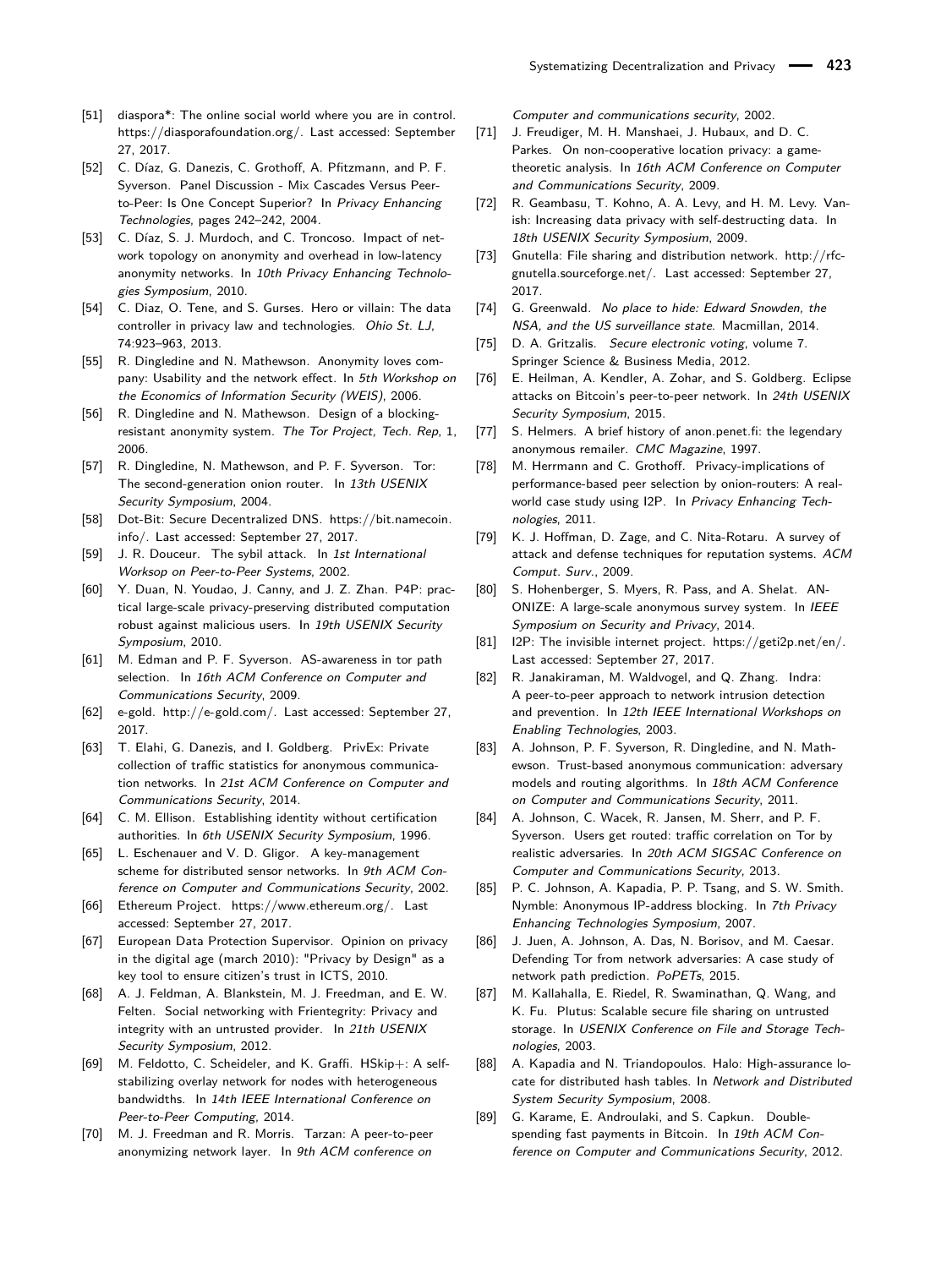- <span id="page-20-28"></span>[90] R. Kumaresan and I. Bentov. How to use Bitcoin to incentivize correct computations. In 21st ACM SIGSAC Conference on Computer and Communications Security, 2014.
- <span id="page-20-2"></span>[91] L. Lamport. Time, clocks, and the ordering of events in a distributed system. Communications of the ACM, 21(7), 1978.
- <span id="page-20-13"></span>[92] B. Laurie. Certificate transparency. Queue. 2014.
- <span id="page-20-35"></span>[93] S. Le Blond, P. Manils, A. Chaabane, M. A. Kaafar, A. Legout, C. Castellucia, and W. Dabbous. Poster: Deanonymizing BitTorrent users on Tor. In 7th USENIX Symposium on Network Design and Implementation (NSDI'10), 2010.
- <span id="page-20-33"></span>[94] C. Lesniewski-Laas, B. Ford, J. Strauss, R. Morris, and M. F. Kaashoek. Alpaca: extensible authorization for distributed services. In 14th ACM Conference on Computer and Communications Security, 2007.
- <span id="page-20-31"></span>[95] F. Lesueur, L. Mé, and V. V. T. Tong. An efficient distributed PKI for structured P2P networks. In 9th International Conference on Peer-to-Peer Computing, 2009.
- <span id="page-20-34"></span>[96] N. Li, W. H. Winsborough, and J. C. Mitchell. Distributed credential chain discovery in trust management. Journal of Computer Security, 2003.
- <span id="page-20-16"></span>[97] Z. Li, S. Alrwais, Y. Xie, F. Yu, and X. Wang. Finding the linchpins of the dark web: a study on topologically dedicated hosts on malicious web infrastructures. In IEEE Symposium on Security and Privacy, 2013.
- <span id="page-20-24"></span>[98] Y. Liu and J. Pan. The impact of NAT on BitTorrent-like P2P systems. In 9th International Conference on Peer-to-Peer Computing, 2009.
- <span id="page-20-32"></span>[99] J. Maheswaran, D. I. Wolinsky, and B. Ford. Crypto-book: an architecture for privacy preserving online identities. In Proceedings of the Twelfth ACM Workshop on Hot Topics in Networks, page 14. ACM, 2013.
- <span id="page-20-18"></span>[100] J. McLachlan, A. Tran, N. Hopper, and Y. Kim. Scalable onion routing with Torsk. In 16th ACM Conference on Computer and Communications Security, 2009.
- <span id="page-20-14"></span>[101] M. S. Melara, A. Blankstein, J. Bonneau, E. W. Felten, and M. J. Freedman. CONIKS: bringing key transparency to end users. In 24th USENIX Security Symposium, 2015.
- <span id="page-20-23"></span>[102] B. Mitra, F. Peruani, S. Ghose, and N. Ganguly. Analyzing the vulnerability of superpeer networks against attack. In 14th ACM Conference on Computer and Communications Security, 2007.
- <span id="page-20-21"></span>[103] P. Mittal and N. Borisov. Information leaks in structured peer-to-peer anonymous communication systems. In 15th ACM Conference on Computer and Communications Security, 2008.
- <span id="page-20-26"></span>[104] P. Mittal and N. Borisov. ShadowWalker: peer-to-peer anonymous communication using redundant structured topologies. In 16th ACM Conference on Computer and Communications Security, 2009.
- <span id="page-20-10"></span>[105] P. Mittal, M. Caesar, and N. Borisov. X-Vine: Secure and pseudonymous routing in DHTs using social networks. In 19th Network and Distributed System Security Symposium, 2012.
- <span id="page-20-30"></span>[106] P. Mittal, F. G. Olumofin, C. Troncoso, N. Borisov, and I. Goldberg. PIR-Tor: Scalable anonymous communication using private information retrieval. In 20th USENIX Security Symposium, 2011.
- <span id="page-20-8"></span>[107] P. Mittal, C. Papamanthou, and D. Song. Preserving link privacy in social network based systems. In 20th Network and Distributed System Security Symposium(NDSS). Internet Society, 2013.
- <span id="page-20-9"></span>[108] P. Mittal, M. K. Wright, and N. Borisov. Pisces: Anonymous communication using social networks. In 20th Network and Distributed System Security Symposium, 2013.
- <span id="page-20-29"></span>[109] F. Monrose and S. Krishnan. DNS prefetching and its privacy implications: When good things go bad. In 3rd USENIX Workshop on Large-Scale Exploits and Emergent Threats, 2010.
- <span id="page-20-27"></span>[110] S. J. Murdoch and R. N. M. Watson. Metrics for security and performance in low-latency anonymity systems. In 8th Privacy Enhancing Technologies Symposium, 2008.
- <span id="page-20-22"></span>[111] S. J. Murdoch and P. Zielinski. Sampled traffic analysis by Internet-exchange-level adversaries. In 7th International Symposium on Privacy Enhancing Technologies, 2007.
- <span id="page-20-0"></span>[112] S. Nakamoto. Bitcoin: A peer-to-peer electronic cash system, 2008.
- <span id="page-20-6"></span>[113] A. Nambiar and M. K. Wright. Salsa: a structured approach to large-scale anonymity. In 13th ACM Conference on Computer and Communications Security (CCS, 2006.
- <span id="page-20-7"></span>[114] A. Narayanan and V. Shmatikov. De-anonymizing social networks. In 30th IEEE Symposium on Security and Privacy, 2009.
- <span id="page-20-20"></span>[115] A. Narayanan, V. Toubiana, S. Barocas, H. Nissenbaum, and D. Boneh. A critical look at decentralized personal data architectures. arXiv preprint arXiv:1202.4503, 2012.
- <span id="page-20-12"></span>[116] M. A. U. Nasir, S. Girdzijauskas, and N. Kourtellis. Socially-aware distributed hash tables for decentralized online social networks. In IEEE International Conference on Peer-to-Peer Computing, 2015.
- <span id="page-20-4"></span>[117] S. Nilizadeh, S. Jahid, P. Mittal, N. Borisov, and A. Kapadia. Cachet: a decentralized architecture for privacy preserving social networking with caching. In Conference on emerging Networking Experiments and Technologies, 2012.
- <span id="page-20-1"></span>[118] A. Oram. Peer-to-Peer: Harnessing the power of disruptive technologies. O'Reilly, 2001.
- <span id="page-20-25"></span>[119] B. Parno, A. Perrig, and V. D. Gligor. Distributed detection of node replication attacks in sensor networks. In IEEE Symposium on Security and Privacy, 2005.
- <span id="page-20-15"></span>[120] T. Paul, A. Famulari, and T. Strufe. A survey on decentralized Online Social Networks. Computer Networks, 2014.
- <span id="page-20-3"></span>[121] A. Pfitzmann and M. Hansen. Anonymity, unlinkability, unobservability, pseudonymity, and identity management – a consolidated proposal for terminology. Technical report, 2005.
- <span id="page-20-19"></span>[122] Pluggable transports. [https://obfuscation.github.io/.](https://obfuscation.github.io/) Last accessed: September 27, 2017.
- <span id="page-20-5"></span>[123] J. Postel. IETF RFC 821 Simple Mail Transfer Protocol. [https://www.ietf.org/rfc/rfc821.txt,](https://www.ietf.org/rfc/rfc821.txt) 1982. Last accessed: September 27, 2017.
- <span id="page-20-11"></span>[124] J. A. Pouwelse, P. Garbacki, J. Wang, A. Bakker, J. Yang, A. Iosup, D. H. J. Epema, M. J. T. Reinders, M. van Steen, and H. J. Sips. Tribler: A social-based peer-to-peer system. In 5th International workshop on Peer-To-Peer Systems (IPTPS), 2006.
- <span id="page-20-17"></span>[125] T. Pulls, R. Peeters, and K. Wouters. Distributed privacypreserving transparency logging. In 12th ACM Workshop on Privacy in the Electronic Society,, 2013.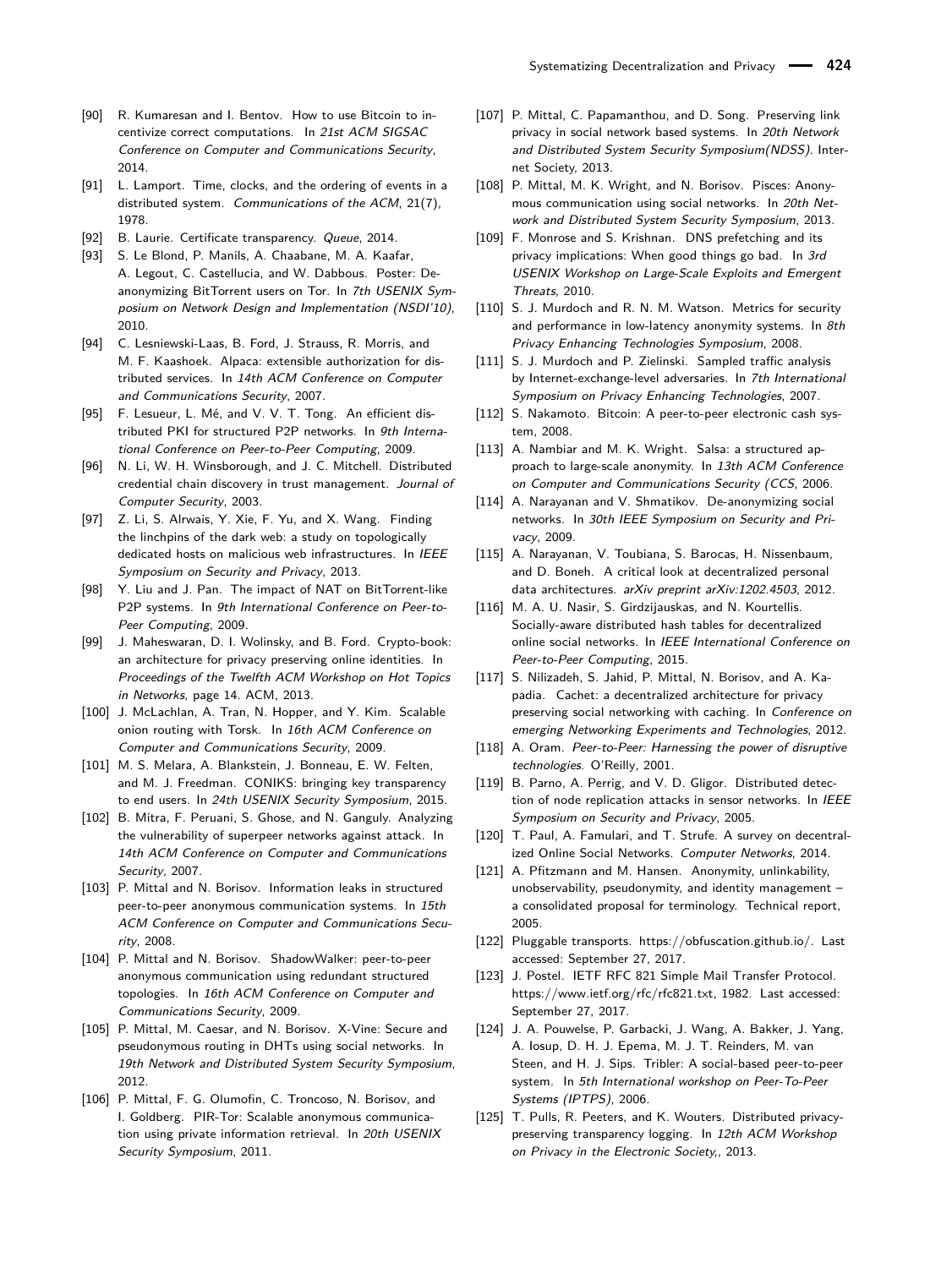- <span id="page-21-27"></span>[126] M. A. Rajab, F. Monrose, and A. Terzis. On the effectiveness of distributed worm monitoring. In 14th USENIX Security Symposium, 2005.
- <span id="page-21-21"></span>[127] M. Raya, M. H. Manshaei, M. Félegyházi, and J. Hubaux. Revocation games in ephemeral networks. In 15th ACM Conference on Computer and Communications Security, 2008.
- <span id="page-21-0"></span>[128] Redecentralize.org. [http://redecentralize.org/.](http://redecentralize.org/) Last accessed: September 27, 2017.
- <span id="page-21-15"></span>[129] M. K. Reiter and A. D. Rubin. Crowds: Anonymity for web transactions. ACM Trans. Inf. Syst. Secur., 1998.
- <span id="page-21-3"></span>[130] Y. Rekhter, T. Li, and S. Hares. A border gateway protocol 4 (BGP-4). Technical report, 2005.
- <span id="page-21-36"></span>[131] Reproducible Builds - Provide a verifiable path from source code to binary. [https://reproducible-builds.org/.](https://reproducible-builds.org/) Last accessed: September 27, 2017.
- <span id="page-21-30"></span>[132] R. L. Rivest and B. Lampson. Sdsi-a simple distributed security infrastructure. Crypto, 1996.
- <span id="page-21-7"></span>[133] P. Rogaway and M. Bellare. Robust computational secret sharing and a unified account of classical secret-sharing goals. In 14th ACM Conference on Computer and Communications Security, 2007.
- <span id="page-21-10"></span>[134] C. Rossow, D. Andriesse, T. Werner, B. Stone-Gross, D. Plohmann, C. J. Dietrich, and H. Bos. SoK: P2PWNED - modeling and evaluating the resilience of peer-to-peer botnets. In 2013 IEEE Symposium on Security and Privacy, 2013.
- <span id="page-21-1"></span>[135] J. M. Rushby. Design and verification of secure systems, volume 15. ACM, 1981.
- <span id="page-21-11"></span>[136] P. Schaar. Privacy by design. Identity in the Information Society, 3(2):267–274, 2010.
- <span id="page-21-22"></span>[137] S. Schiffner, A. Pashalidis, and E. Tischhauser. On the limits of privacy in reputation systems. In 10th ACM workshop on Privacy in the electronic society, 2011.
- <span id="page-21-5"></span>[138] B. Schmidt, R. Sasse, C. Cremers, and D. A. Basin. Automated verification of group key agreement protocols. In 2014 IEEE Symposium on Security and Privacy, 2014.
- <span id="page-21-2"></span>[139] M. Selimi and F. Freitag. Tahoe-LAFS distributed storage service in community network clouds. In 2014 IEEE Fourth International Conference on Big Data and Cloud Computing, BDCloud 2014, Sydney, Australia, December 3-5, 2014, pages 17–24, 2014.
- <span id="page-21-31"></span>[140] S.-W. Seong, J. Seo, M. Nasielski, D. Sengupta, S. Hangal, S. K. Teh, R. Chu, B. Dodson, and M. S. Lam. PrPl: a decentralized social networking infrastructure. In 1st ACM Workshop on Mobile Cloud Computing & Services: Social Networks and Beyond, 2010.
- <span id="page-21-8"></span>[141] A. Shamir. How to share a secret. Commun. ACM, 1979.
- <span id="page-21-29"></span>[142] R. Sharma and A. Datta. SuperNova: Super-peers based architecture for decentralized online social networks. In 4th International Conference on Communication Systems and Networks, 2012.
- <span id="page-21-25"></span>[143] M. Sherr, M. Blaze, and B. T. Loo. Scalable link-based relay selection for anonymous routing. In 9th Privacy Enhancing Technologies Symposium, 2009.
- <span id="page-21-20"></span>[144] R. Snader and N. Borisov. A tune-up for Tor: Improving security and performance in the tor network. In 15th Network and Distributed System Security Symposium, 2008.
- <span id="page-21-6"></span>[145] E. Sparrow, H. Halpin, K. Kaneko, and R. Pollan. LEAP: A next-generation client VPN and encrypted email provider.

In International Conference on Cryptology and Network Security, pages 176–191. Springer, 2016.

- <span id="page-21-9"></span>[146] E. Stefanov and E. Shi. Multi-cloud oblivious storage. In ACM SIGSAC Conference on Computer and Communications Security, 2013.
- <span id="page-21-28"></span>[147] I. Stoica, R. Morris, D. R. Karger, M. F. Kaashoek, and H. Balakrishnan. Chord: A scalable peer-to-peer lookup service for Internet applications. In SIGCOMM, 2001.
- <span id="page-21-12"></span>[148] M. W. Storer, K. M. Greenan, E. L. Miller, and K. Voruganti. POTSHARDS: secure long-term storage without encryption. 2007.
- <span id="page-21-18"></span>[149] R. Süselbeck, G. Schiele, P. Komarnicki, and C. Becker. Efficient bandwidth estimation for peer-to-peer systems. In IEEE International Conference on Peer-to-Peer Computing, 2011.
- <span id="page-21-16"></span>[150] P. F. Syverson, D. M. Goldschlag, and M. G. Reed. Anonymous connections and onion routing. In IEEE Symposium on Security & Privacy, 1997.
- <span id="page-21-35"></span>[151] Taler: Taxable anonymous libre electronic reserve. [https:](https://taler.net/) [//taler.net/.](https://taler.net/) Last accessed: September 27, 2017.
- <span id="page-21-19"></span>[152] C. Tang and I. Goldberg. An improved algorithm for tor circuit scheduling. In 17th ACM Conference on Computer and Communications Security, 2010.
- <span id="page-21-4"></span>[153] A. Tran, N. Hopper, and Y. Kim. Hashing it out in public: common failure modes of DHT-based anonymity schemes. In ACM Workshop on Privacy in the Electronic Society, 2009.
- <span id="page-21-32"></span>[154] P. P. Tsang, M. H. Au, A. Kapadia, and S. W. Smith. Blacklistable anonymous credentials: blocking misbehaving users without ttps. In 14th ACM Conference on Computer and Communications Security, 2007.
- <span id="page-21-33"></span>[155] P. P. Tsang, M. H. Au, A. Kapadia, and S. W. Smith. PEREA: towards practical TTP-free revocation in anonymous authentication. In 15th ACM Conference on Computer and Communications Security, 2008.
- <span id="page-21-34"></span>[156] P. P. Tsang, A. Kapadia, C. Cornelius, and S. W. Smith. Nymble: Blocking misbehaving users in anonymizing networks. IEEE Trans. Dependable Sec. Comput., 2011.
- <span id="page-21-14"></span>[157] E. Y. Vasserman, R. Jansen, J. Tyra, N. Hopper, and Y. Kim. Membership-concealing overlay networks. In 16th ACM Conference on Computer and Communications Security, 2009.
- <span id="page-21-23"></span>[158] J. Verkamp and M. Gupta. Inferring mechanics of web censorship around the world. In 2nd USENIX Workshop on Free and Open Communications on the Internet, 2012.
- <span id="page-21-26"></span>[159] C. Wacek, H. Tan, K. S. Bauer, and M. Sherr. An empirical evaluation of relay selection in Tor. In 20th Network and Distributed System Security Symposium, 2013.
- <span id="page-21-17"></span>[160] M. Wachs, F. Oehlmann, and C. Grothoff. Automatic transport selection and resource allocation for resilient communication in decentralised networks. In 14th IEEE International Conference on Peer-to-Peer Computing, 2014.
- <span id="page-21-24"></span>[161] M. Wachs, M. Schanzenbach, and C. Grothoff. A censorship-resistant, privacy-enhancing and fully decentralized name system. In 13th International Conference on Cryptology and Network Security, 2014.
- <span id="page-21-13"></span>[162] M. Waldman and D. Mazières. Tangler: a censorshipresistant publishing system based on document entanglements. In 8th ACM Conference on Computer and Communications Security, 2001.